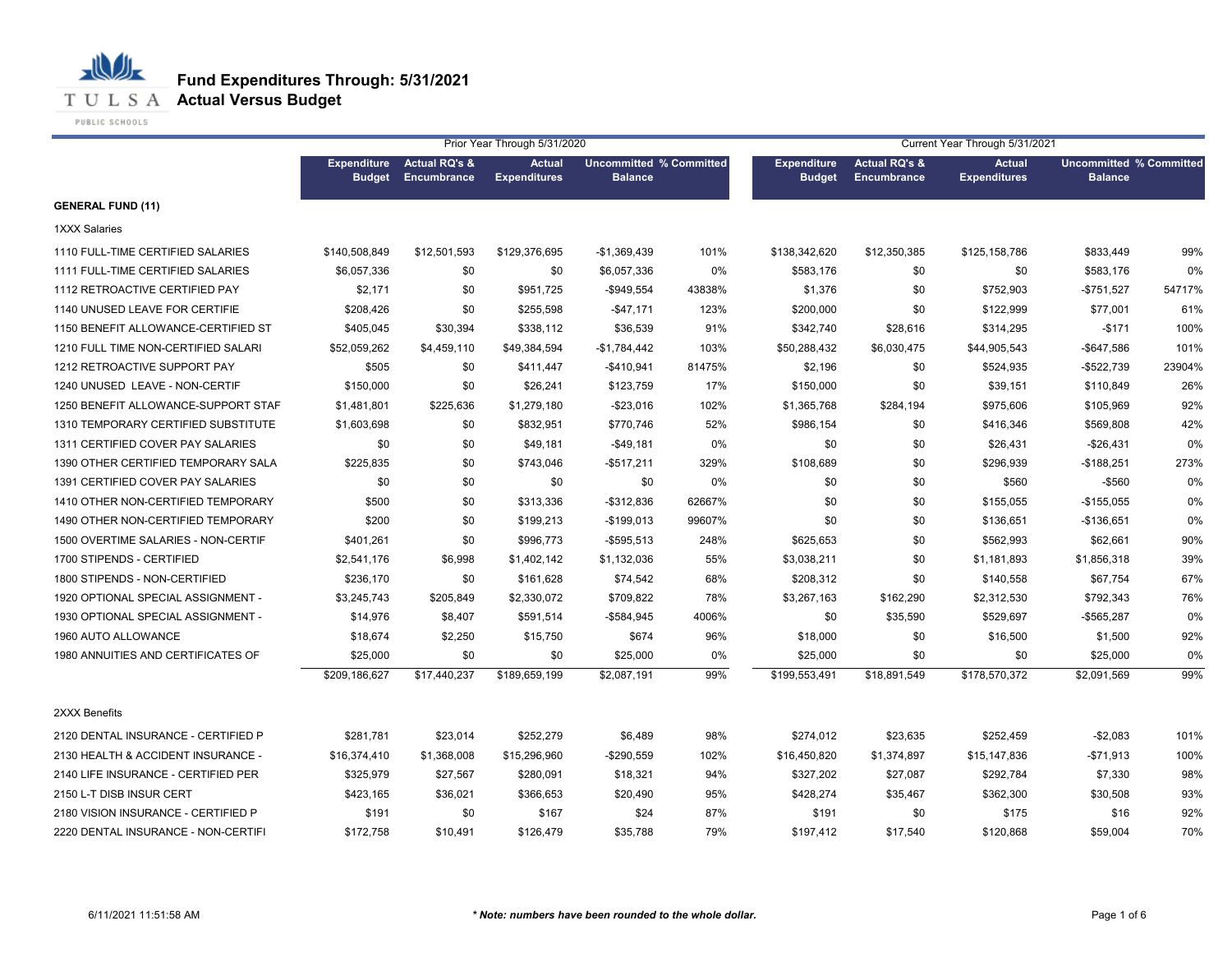**T U L S A Actual Versus Budget** 

PUBLIC SCHOOLS

|                                                  | Prior Year Through 5/31/2020<br>Current Year Through 5/31/2021 |                                         |                                      |                                                  |      |                                     |                                                |                                      |                                                  |      |
|--------------------------------------------------|----------------------------------------------------------------|-----------------------------------------|--------------------------------------|--------------------------------------------------|------|-------------------------------------|------------------------------------------------|--------------------------------------|--------------------------------------------------|------|
|                                                  | <b>Expenditure</b><br><b>Budget</b>                            | <b>Actual RQ's &amp;</b><br>Encumbrance | <b>Actual</b><br><b>Expenditures</b> | <b>Uncommitted % Committed</b><br><b>Balance</b> |      | <b>Expenditure</b><br><b>Budget</b> | <b>Actual RQ's &amp;</b><br><b>Encumbrance</b> | <b>Actual</b><br><b>Expenditures</b> | <b>Uncommitted % Committed</b><br><b>Balance</b> |      |
| <b>GENERAL FUND (11)</b>                         |                                                                |                                         |                                      |                                                  |      |                                     |                                                |                                      |                                                  |      |
| 2230 HEALTH INSURANCE - NON-CERTIFI              | \$9,664,989                                                    | \$695,878                               | \$7,640,398                          | \$1,328,713                                      | 86%  | \$9,323,951                         | \$1,104,785                                    | \$7,361,421                          | \$857,745                                        | 91%  |
| 2240 LIFE INSURANCE - NON-CERTIFIED              | \$126,925                                                      | \$9,365                                 | \$96,992                             | \$20,568                                         | 84%  | \$135,955                           | \$12,814                                       | \$96,812                             | \$26,330                                         | 81%  |
| 2250 L-T DISB INSUR                              | \$161,534                                                      | \$12,276                                | \$126,433                            | \$22,824                                         | 86%  | \$176,545                           | \$16,721                                       | \$121,645                            | \$38,180                                         | 78%  |
| 2310 FICA - EMPLOYER'S CONTRIBUTION              | \$9,318,735                                                    | \$715,321                               | \$8,060,259                          | \$543,155                                        | 94%  | \$8,573,277                         | \$769,529                                      | \$7,773,189                          | \$30,559                                         | 100% |
| 2320 MEDICARE - EMPLOYER'S CONTRIBU              | \$2,018,989                                                    | \$167,002                               | \$1,899,198                          | $-$47,211$                                       | 102% | \$2,009,871                         | \$178,568                                      | \$1,830,058                          | \$1,245                                          | 100% |
| 2410 FICA - EMPLOYER'S CONTRIBUTION              | \$3,486,913                                                    | \$262,435                               | \$3,174,746                          | \$49,733                                         | 99%  | \$3,792,988                         | \$356,152                                      | \$2,849,741                          | \$587,094                                        | 85%  |
| 2420 MEDICARE - EMPLOYER'S CONTRIBU              | \$801.146                                                      | \$61,215                                | \$751,551                            | $-$11,620$                                       | 101% | \$873,747                           | \$81,966                                       | \$679,896                            | \$111,885                                        | 87%  |
| 2510 DISTRICT PAID RETIREMENT                    | \$1,083,340                                                    | \$119,322                               | \$1,084,689                          | $-$120,671$                                      | 111% | \$1,171,170                         | \$116,345                                      | \$1,119,440                          | $-$64,616$                                       | 106% |
| 2520 RETIREMENT - FEDERAL MATCHING               | \$1,031,998                                                    | \$0                                     | \$933,717                            | \$98,282                                         | 90%  | \$824,858                           | \$0                                            | \$1,052,592                          | $-$227,734$                                      | 128% |
| 2530 RETIREMENT - EMPLOYER'S CONTRI              | \$14,867,128                                                   | \$1,184,681                             | \$13,312,564                         | \$369,883                                        | 98%  | \$14,141,476                        | \$1,208,229                                    | \$12,787,447                         | \$145,800                                        | 99%  |
| 2610 RETIREMENT - DISTRICT PAID NON              | \$196,586                                                      | \$5,419                                 | \$165,524                            | \$25,643                                         | 87%  | \$199,315                           | \$6,089                                        | \$184,866                            | \$8,360                                          | 96%  |
| 2620 RETIREMENT - FEDERAL MATCHING               | \$163,857                                                      | \$0                                     | \$169,489                            | $-$5,632$                                        | 103% | \$189,770                           | \$0                                            | \$167,640                            | \$22,130                                         | 88%  |
| 2630 RETIREMENT - EMPLOYER'S CONTRI              | \$2,399,457                                                    | \$209,575                               | \$2,130,604                          | \$59,277                                         | 98%  | \$2,502,021                         | \$239,667                                      | \$2,041,217                          | \$221,137                                        | 91%  |
| 2710 UNEMPLOYMENT COMPENSATION - CE              | \$300,000                                                      | \$0                                     | \$139,164                            | \$160,836                                        | 46%  | \$600,000                           | \$0                                            | \$818,232                            | $-$218,232$                                      | 136% |
| 2810 UNEMPLOYMENT COMPENSATION - NO              | \$100,000                                                      | \$0                                     | \$58,762                             | \$41,238                                         | 59%  | \$300,000                           | \$0                                            | \$132,789                            | \$167,211                                        | 44%  |
|                                                  | \$63,299,881                                                   | \$4,907,590                             | \$56,066,721                         | \$2,325,570                                      | 96%  | \$62,492,853                        | \$5,569,491                                    | \$55,193,406                         | \$1,729,956                                      | 97%  |
| 3XXX Purchased Professional & Technical Services |                                                                |                                         |                                      |                                                  |      |                                     |                                                |                                      |                                                  |      |
| 3100 OFFICIAL/ADMINISTRATIVE SERVIC              | \$616,161                                                      | \$81,211                                | \$392,418                            | \$142,533                                        | 77%  | \$280,248                           | \$125,861                                      | \$143,079                            | \$11,308                                         | 96%  |
| 3200 PROFESSIONAL-EDUCATION SERVICE              | \$8,742,530                                                    | \$2,058,380                             | \$6,571,114                          | \$113,036                                        | 99%  | \$5,059,114                         | \$1,636,945                                    | \$5,792,138                          | $-$2,369,969$                                    | 147% |
| 3220 INSTRUCTIONAL SERVICES                      | \$5,000                                                        | \$0                                     | \$5,000                              | \$0                                              | 100% | \$0                                 | \$0                                            | \$0                                  | \$0                                              | 0%   |
| 3310 ACCOUNTING SERVICES                         | \$159,000                                                      | \$27,500                                | \$0                                  | \$131,500                                        | 17%  | \$189,800                           | \$161,300                                      | \$0                                  | \$28,500                                         | 85%  |
| 3360 MEDICAL SERVICES                            | \$453,178                                                      | \$93,339                                | \$70,201                             | \$289,638                                        | 36%  | \$213,968                           | \$74,486                                       | \$37,214                             | \$102,268                                        | 52%  |
| 3370 OTHER PROFESSIONAL SERVICES                 | \$718,282                                                      | \$197,437                               | \$348,104                            | \$172,741                                        | 76%  | \$1,624,483                         | \$506,596                                      | \$447,976                            | \$669,911                                        | 59%  |
| 3420 DATA PROCESSING SERVICES                    | \$17,000                                                       | \$7,231                                 | \$9,769                              | \$0                                              | 100% | \$15,000                            | \$6,221                                        | \$8,779                              | \$0                                              | 100% |
| 3430 OFFICIALS                                   | \$110,140                                                      | \$95                                    | \$107,722                            | \$2,323                                          | 98%  | \$117,810                           | \$5,383                                        | \$98,341                             | \$14,086                                         | 88%  |
| 3440 SECURITY SERVICES                           | \$41,911                                                       | \$0                                     | \$0                                  | \$41,911                                         | 0%   | \$40,665                            | \$0                                            | \$0                                  | \$40,665                                         | 0%   |
| 3460 OTHER TECHNICAL SERVICES                    | \$643,719                                                      | \$130,660                               | \$355,214                            | \$157,845                                        | 75%  | \$633,722                           | \$131,242                                      | \$353,947                            | \$148,534                                        | 77%  |
| 3510 CIVIL LITIGATION-PLAINTIFF                  | \$8,000                                                        | \$707                                   | \$72,993                             | $-$ \$65,700                                     | 921% | \$8,000                             | \$6,000                                        | \$0                                  | \$2,000                                          | 75%  |
| 3520 CIVIL LITIGATION-DEFENDANT                  | \$12,000                                                       | \$8,314                                 | \$14,186                             | $-$10,500$                                       | 188% | \$12,000                            | \$22,298                                       | \$203                                | $-$10,500$                                       | 188% |
| 3530 CONTRACT SVCS: DRAFT & REVIEW               | \$64,313                                                       | \$5,870                                 | \$130                                | \$58,313                                         | 9%   | \$64,313                            | \$5,304                                        | \$697                                | \$58,313                                         | 9%   |
| 3540 LEGAL-BOARD REPRESENTATION                  | \$19,000                                                       | \$4,757                                 | \$32,243                             | $-$18,000$                                       | 195% | \$19,000                            | \$20,564                                       | \$10,436                             | $-$12,000$                                       | 163% |
| 3550 DUE PROCESS                                 | \$21,725                                                       | \$15,303                                | \$3,872                              | \$2,550                                          | 88%  | \$21,550                            | \$34,442                                       | \$558                                | $-$13,450$                                       | 162% |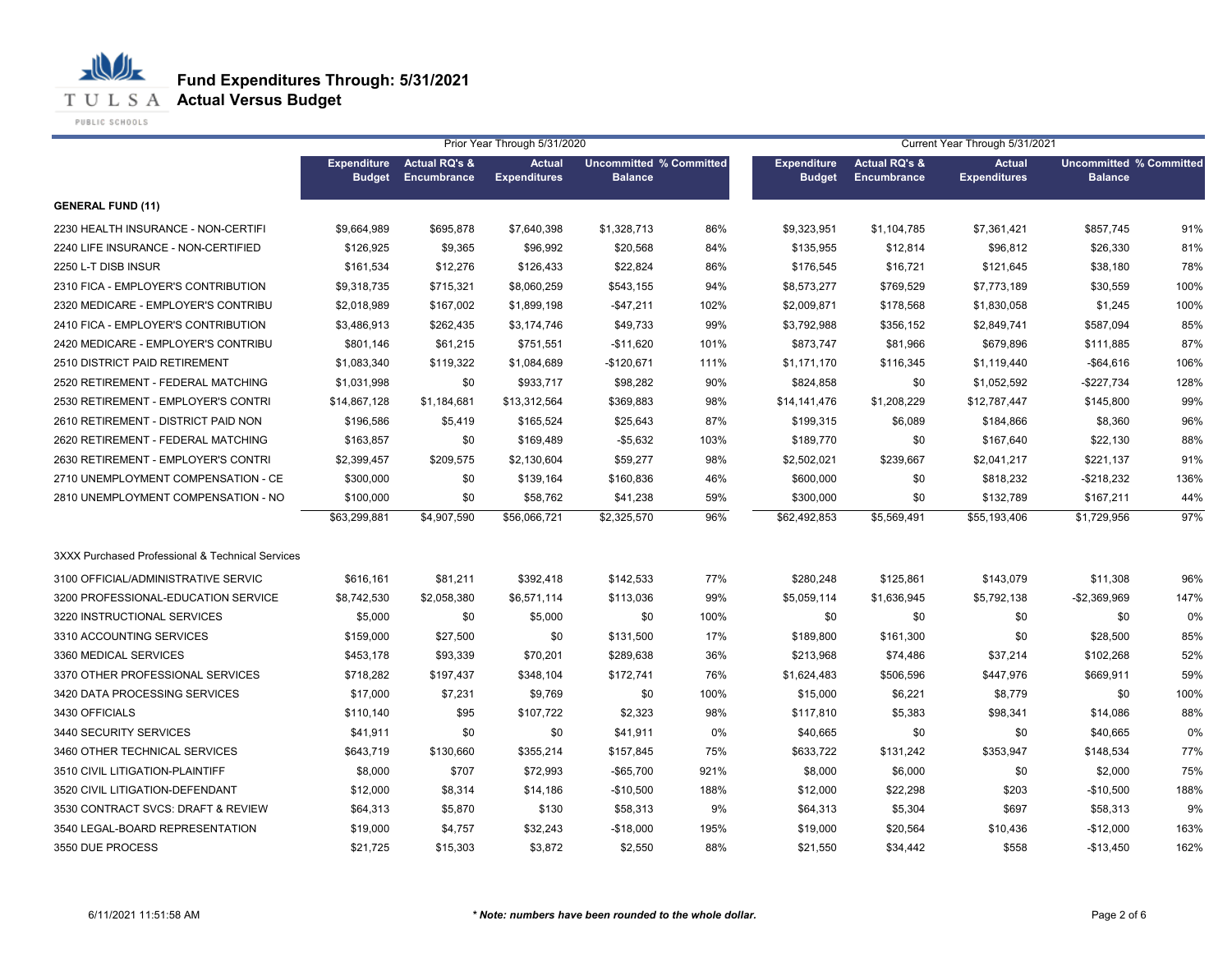**T U L S A Actual Versus Budget** 

PUBLIC SCHOOLS

|                                      |                                     |                                         | Prior Year Through 5/31/2020         |                                                  |      | Current Year Through 5/31/2021      |                                                |                                      |                                                  |      |  |
|--------------------------------------|-------------------------------------|-----------------------------------------|--------------------------------------|--------------------------------------------------|------|-------------------------------------|------------------------------------------------|--------------------------------------|--------------------------------------------------|------|--|
|                                      | <b>Expenditure</b><br><b>Budget</b> | <b>Actual RQ's &amp;</b><br>Encumbrance | <b>Actual</b><br><b>Expenditures</b> | <b>Uncommitted % Committed</b><br><b>Balance</b> |      | <b>Expenditure</b><br><b>Budget</b> | <b>Actual RQ's &amp;</b><br><b>Encumbrance</b> | <b>Actual</b><br><b>Expenditures</b> | <b>Uncommitted % Committed</b><br><b>Balance</b> |      |  |
| <b>GENERAL FUND (11)</b>             |                                     |                                         |                                      |                                                  |      |                                     |                                                |                                      |                                                  |      |  |
| 3560 EMPLOYMENT LAW                  | \$71,270                            | \$8,295                                 | \$17,505                             | \$45,470                                         | 36%  | \$73,425                            | \$49,099                                       | \$5,401                              | \$18,925                                         | 74%  |  |
| 3570 OTHER LEGAL SERVICES            | \$85,987                            | \$5,804                                 | \$68,197                             | \$11,986                                         | 86%  | \$85,987                            | \$38,823                                       | \$58,178                             | $-$11,014$                                       | 113% |  |
| 3580 LEGAL-GENERAL LEGAL ADVICE      | \$49,000                            | \$0                                     | \$0                                  | \$49,000                                         | 0%   | \$49,000                            | \$0                                            | \$0                                  | \$49,000                                         | 0%   |  |
| 3590 PROFESSIONAL EMPLOYEE TRAINING  | \$5,504,785                         | \$1,578,371                             | \$4,928,352                          | $-$1,001,938$                                    | 118% | \$6,231,775                         | \$1,032,564                                    | \$3,857,526                          | \$1,341,686                                      | 78%  |  |
| 3600 PROFESSIONAL EMPLOYEE TRAINING  | \$393,189                           | \$145,340                               | \$315,073                            | $-$67,225$                                       | 117% | \$0                                 | \$0                                            | \$0                                  | \$0                                              | 0%   |  |
|                                      | \$17,736,190                        | \$4,368,613                             | \$13,312,092                         | \$55,485                                         | 100% | \$14,739,861                        | \$3,857,126                                    | \$10,814,473                         | \$68,261                                         | 100% |  |
| 4XXX Purchased Property Services     |                                     |                                         |                                      |                                                  |      |                                     |                                                |                                      |                                                  |      |  |
| 4111 WATER/SEWER SERVICES (NON-EMER  | \$1,826,769                         | \$133,226                               | \$1,700,633                          | $-$7,090$                                        | 100% | \$1,615,769                         | \$355,995                                      | \$1,259,601                          | \$173                                            | 100% |  |
| 4200 SODEXO MANAGEMENT FEE           | \$1,000,000                         | \$0                                     | \$0                                  | \$1,000,000                                      | 0%   | \$1,140,770                         | \$190,128                                      | \$950,642                            | \$0                                              | 100% |  |
| 4250 LAUNDRY SERVICES                | \$10,250                            | \$7,520                                 | \$2,480                              | \$250                                            | 98%  | \$10,250                            | \$10,000                                       | \$0                                  | \$250                                            | 98%  |  |
| 4260 LAWN-CARE SERVICES              | \$26,005                            | \$0                                     | \$0                                  | \$26,005                                         | 0%   | \$29,339                            | \$0                                            | \$0                                  | \$29,339                                         | 0%   |  |
| 4300 REPAIRS AND MAINTENANCE SERVIC  | \$45,524                            | \$3,994                                 | \$32,095                             | \$9,436                                          | 79%  | \$0                                 | \$0                                            | \$0                                  | \$0                                              | 0%   |  |
| 4320 COMPUTER SERVICE                | \$1,030,935                         | \$14,040                                | \$977,241                            | \$39,655                                         | 96%  | \$809,615                           | \$27,794                                       | \$780,187                            | \$1,634                                          | 100% |  |
| 4340 ELECTRICAL SERVICES             | \$0                                 | \$0                                     | \$0                                  | \$0                                              | 0%   | \$0                                 | \$0                                            | \$1,553                              | $-$1,553$                                        | 0%   |  |
| 4360 REP/MAINT OFFICE MACHINE SVCS   | \$8,472                             | \$0                                     | \$3,330                              | \$5,142                                          | 39%  | \$9,195                             | \$453                                          | \$3,550                              | \$5,192                                          | 44%  |  |
| 4370 PLUMBING SERVICES               | \$0                                 | \$0                                     | \$0                                  | \$0                                              | 0%   | \$180,337                           | \$180,337                                      | \$0                                  | \$0                                              | 100% |  |
| 4380 OTHER BUILDING SERVICES         | \$720                               | \$1,170                                 | \$0                                  | $-$450$                                          | 163% | \$6,060                             | \$1,910                                        | \$5,470                              | $-$1,320$                                        | 122% |  |
| 4390 OTHER EQUIPMENT AND VEHICLE SE  | \$87,731                            | \$18,443                                | \$64,728                             | \$4,560                                          | 95%  | \$143,630                           | \$39,061                                       | \$76,259                             | \$28,310                                         | 80%  |  |
| 4392 OTHER EQUIPMENT AND VEHICLE SE  | \$195                               | \$0                                     | \$195                                | \$0                                              | 100% | \$620                               | \$0                                            | \$0                                  | \$620                                            | 0%   |  |
| 4400 RENTAL OR LEASE SERVICES        | \$181,678                           | \$500                                   | \$116,075                            | \$65,103                                         | 64%  | \$180,798                           | \$0                                            | \$0                                  | \$180,798                                        | 0%   |  |
| 4421 TPS TRANSPORTATION              | $-$7,970$                           | \$1,617                                 | $-$48,337$                           | \$38,751                                         | 586% | \$34,123                            | \$7,365                                        | \$0                                  | \$26,758                                         | 22%  |  |
| 4430 LAND AND BUILDING SERVICES      | \$10,000                            | \$8,690                                 | \$1,310                              | \$0                                              | 100% | \$45,500                            | \$211,097                                      | \$184                                | $-$165,782$                                      | 464% |  |
| 4490 OTHER RENTAL OR LEASE SERVICES  | \$500                               | \$0                                     | \$200                                | \$300                                            | 40%  | \$45,455                            | \$290                                          | \$280                                | \$44,885                                         | 1%   |  |
| 4500 CONSTRUCTION SERVICES           | \$12,800                            | \$0                                     | \$2,612                              | \$10,188                                         | 20%  | \$3,189,703                         | \$336,142                                      | \$4,393,939                          | $-$1,540,377$                                    | 148% |  |
|                                      | \$4,233,610                         | \$189,200                               | \$2,852,561                          | \$1,191,849                                      | 72%  | \$7,441,164                         | \$1,360,573                                    | \$7,471,664                          | $-$1,391,073$                                    | 119% |  |
| <b>5XXX Other Purchased Services</b> |                                     |                                         |                                      |                                                  |      |                                     |                                                |                                      |                                                  |      |  |
| 5130 STUDENT TRANSPORTATION SERVICE  | \$34,786                            | \$7,868                                 | \$5,960                              | \$20,959                                         | 40%  | \$87,046                            | \$14,055                                       | \$5,580                              | \$67,411                                         | 23%  |  |
| 5150 STUDENT OUT OF DIST TRVL - LOG  | \$3,311                             | \$0                                     | \$9,751                              | $-$6,440$                                        | 295% | \$2,311                             | \$0                                            | \$0                                  | \$2,311                                          | 0%   |  |
| 5160 STUDENT OUT OF DIST TRVL -MEAL  | \$3,400                             | \$0                                     | \$90                                 | \$3,310                                          | 3%   | \$2,400                             | \$0                                            | \$0                                  | \$2,400                                          | 0%   |  |
| 5220 LIABILITY INSURANCE             | \$218.161                           | \$0                                     | \$218,161                            | \$0                                              | 100% | \$89,610                            | \$0                                            | \$58,980                             | \$30.630                                         | 66%  |  |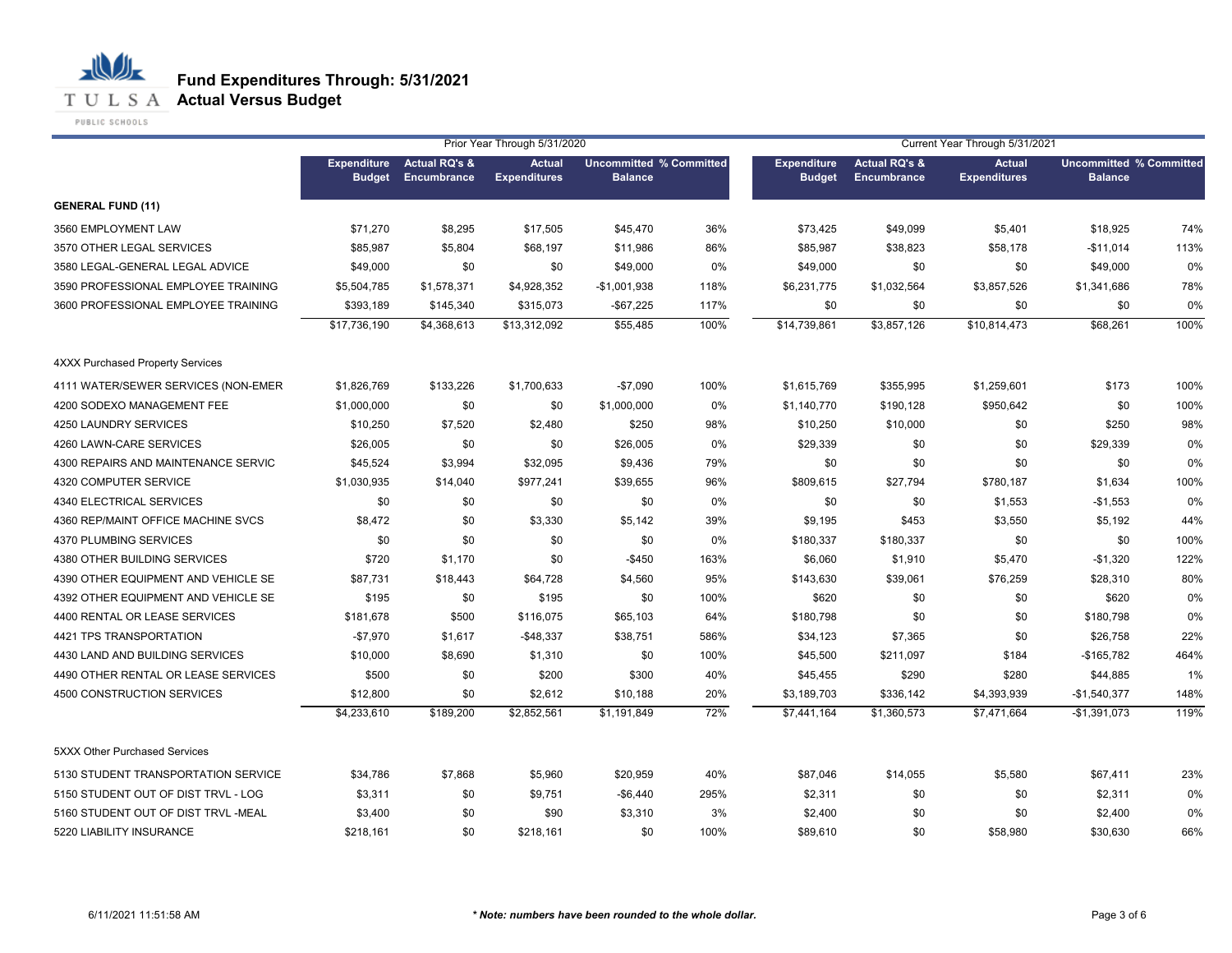**T U L S A Actual Versus Budget** 

PUBLIC SCHOOLS

|                                     | Prior Year Through 5/31/2020<br>Current Year Through 5/31/2021 |                          |                     |                                |         |                    |                          |                     |                                |        |
|-------------------------------------|----------------------------------------------------------------|--------------------------|---------------------|--------------------------------|---------|--------------------|--------------------------|---------------------|--------------------------------|--------|
|                                     | <b>Expenditure</b>                                             | <b>Actual RQ's &amp;</b> | <b>Actual</b>       | <b>Uncommitted % Committed</b> |         | <b>Expenditure</b> | <b>Actual RQ's &amp;</b> | <b>Actual</b>       | <b>Uncommitted % Committed</b> |        |
|                                     | <b>Budget</b>                                                  | Encumbrance              | <b>Expenditures</b> | <b>Balance</b>                 |         | <b>Budget</b>      | <b>Encumbrance</b>       | <b>Expenditures</b> | <b>Balance</b>                 |        |
| <b>GENERAL FUND (11)</b>            |                                                                |                          |                     |                                |         |                    |                          |                     |                                |        |
| 5240 VEHICLE INSURANCE-STUDENT TRAN | \$0                                                            | \$0                      | \$0                 | \$0                            | 0%      | \$0                | \$0                      | \$30,630            | $-$30,630$                     | 0%     |
| 5250 SURETY BONDS                   | \$19,215                                                       | \$0                      | \$19,215            | \$0                            | 100%    | \$20,972           | \$0                      | \$20,972            | \$0                            | 100%   |
| 5290 OTHER INSURANCE SERVICES       | \$789.308                                                      | \$15,044                 | \$384,439           | \$389,825                      | 51%     | \$790,108          | \$19,007                 | \$376,401           | \$394,700                      | 50%    |
| 5300 COMMUNICATION SERVICES         | \$54,366                                                       | \$6,282                  | \$22,234            | \$25,850                       | 52%     | \$52,483           | \$137,182                | \$18,578            | $-$103,278$                    | 297%   |
| 5310 POSTAGE SERVICES               | \$95,382                                                       | \$22,378                 | \$64,306            | \$8,698                        | 91%     | \$191,167          | \$82,961                 | \$102,089           | \$6,118                        | 97%    |
| 5315 COURIER SERVICES               | \$4,000                                                        | \$803                    | \$3,197             | \$0                            | 100%    | \$4,000            | \$741                    | \$3,259             | \$0                            | 100%   |
| 5320 TELEPHONE OR TELEGRAPH SERVICE | \$200,400                                                      | \$60,346                 | \$140,054           | \$0                            | 100%    | \$206,100          | \$52,267                 | \$153,333           | \$500                          | 100%   |
| 5340 MOBILE COMM DEVICES            | \$522,195                                                      | \$452,911                | \$69,465            | $-$181$                        | 100%    | \$1,782,153        | \$288,610                | \$1,387,544         | \$105,999                      | 94%    |
| 5350 IPAD SERVICE AGREEMENT         | \$43,085                                                       | \$20,222                 | \$23,262            | $-$ \$399                      | 101%    | \$34,152           | \$14,606                 | \$19,138            | \$408                          | 99%    |
| 5400 ADVERTISING                    | \$6,395                                                        | \$0                      | \$2,558             | \$3,837                        | 40%     | \$53,900           | \$35,556                 | \$75,817            | $-$57,473$                     | 207%   |
| 5420 PRINTED ADVERTISING            | \$20,018                                                       | \$12,214                 | \$7,787             | \$18                           | 100%    | \$35,018           | \$6,374                  | \$23,626            | \$5,018                        | 86%    |
| 5500 PRINTING AND BINDING           | \$36,843                                                       | \$20,436                 | \$9,720             | \$6,688                        | 82%     | \$13,926           | \$156,758                | \$774,557           | -\$917,389                     | 6688%  |
| 5591 PRINTING IN HOUSE              | \$92,971                                                       | \$4,294                  | \$15,046            | \$73,631                       | 21%     | \$48,840           | \$110                    | \$6,665             | \$42,065                       | 14%    |
| 5592 PRINTING CLICK CHARGES         | \$695,397                                                      | \$115,658                | \$561,502           | \$18,237                       | 97%     | \$581,832          | \$116,300                | \$449,507           | \$16,025                       | 97%    |
| 5610 TUTITIONS TO OTHER DISTRICTS W | \$10,000                                                       | \$0                      | \$0                 | \$10,000                       | 0%      | \$10,000           | \$0                      | \$0                 | \$10,000                       | 0%     |
| 5810 TRAVEL IN-DISTRICT / MILEAGE   | \$366,137                                                      | \$0                      | \$90,036            | \$276,101                      | 25%     | \$318,095          | \$35,184                 | \$14,703            | \$268,209                      | 16%    |
| 5820 TRAVEL OUT OF DISTRICT         | \$1,238,802                                                    | \$131,267                | \$549,715           | \$557,819                      | 55%     | \$975,903          | \$15,015                 | \$1,579             | \$959,309                      | 2%     |
| 5990 OTHER PURCHASED SERVICES       | \$2,690,746                                                    | \$1,237,607              | \$1,969,839         | $-$516,700$                    | 119%    | \$2,164,404        | \$932,832                | \$1,506,956         | $-$275,383$                    | 113%   |
|                                     | \$7,144,916                                                    | \$2,107,327              | \$4,166,337         | \$871,252                      | 88%     | \$7,464,421        | \$1,907,556              | \$5,029,915         | \$526,949                      | 93%    |
| <b>6XXX Supplies and Materials</b>  |                                                                |                          |                     |                                |         |                    |                          |                     |                                |        |
| 6110 PAPER AND COPY SUPPLIES        | \$106,527                                                      | \$23,443                 | \$68,562            | \$14,522                       | 86%     | \$124,798          | \$43,496                 | \$50,285            | \$31,017                       | 75%    |
| 6111 PAPER AND COPY SUPPLIES-WAREHO | \$473,085                                                      | \$2,000                  | \$141,652           | \$329,433                      | 30%     | \$234,804          | \$9                      | \$39,804            | \$194,992                      | 17%    |
| 6112 PAPER AND COPY SUPPLIES-ONLINE | \$66,655                                                       | \$42                     | \$28,646            | \$37,967                       | 43%     | \$98,086           | \$0                      | \$30,826            | \$67,260                       | 31%    |
| 6119 ONLINE ORDERING ENCUMBRANCE    | $-$200$                                                        | \$191,712                | \$0                 | $-$191,912$                    | -95856% | \$500              | \$235,878                | \$0                 | $-$235,378$                    | 47176% |
| 6120 AUTOMOTIVE/BUS SUPPLIES        | \$864,211                                                      | \$54,357                 | \$779,541           | \$30,313                       | 96%     | \$31,210           | \$0                      | \$0                 | \$31,210                       | 0%     |
| 6130 CONSUMABLE TECHNOLOGY SUPPLIES | \$0                                                            | \$2,000                  | \$1,342             | $-$3,342$                      | 0%      | \$0                | \$0                      | \$0                 | \$0                            | 0%     |
| 6140 TESTING SUPPLIES AND MATERIALS | \$216,128                                                      | \$50                     | \$103,410           | \$112,668                      | 48%     | \$212,272          | \$42,122                 | \$128,991           | \$41,160                       | 81%    |
| 6150 FILMS VIDEOS AUDIO TAPES AV SU | \$11,727                                                       | \$0                      | \$0                 | \$11,727                       | 0%      | \$11,727           | \$0                      | \$2,500             | \$9,227                        | 21%    |
| 6160 FIRST AID SUPPLIES             | \$35,270                                                       | \$17,799                 | \$16,431            | \$1,041                        | 97%     | \$761,182          | \$262,345                | \$556,982           | $-$58,145$                     | 108%   |
| 6161 FIRST AID - WAREHOUSE          | \$300                                                          | \$0                      | \$28                | \$272                          | 9%      | \$1,500            | \$0                      | \$207,689           | $-$206,189$                    | 13846% |
| 6166 INVENTORY - HEALTH SUPPLIES    | \$12,613                                                       | \$0                      | \$10,877            | \$1,735                        | 86%     | \$12,613           | \$0                      | \$12,985            | $-$ \$372                      | 103%   |
| 6169 INVENTORY - ISSUED             | \$0                                                            | \$0                      | $-$1,105$           | \$1,105                        | 0%      | \$0                | \$16                     | $-$ \$875           | \$858                          | 0%     |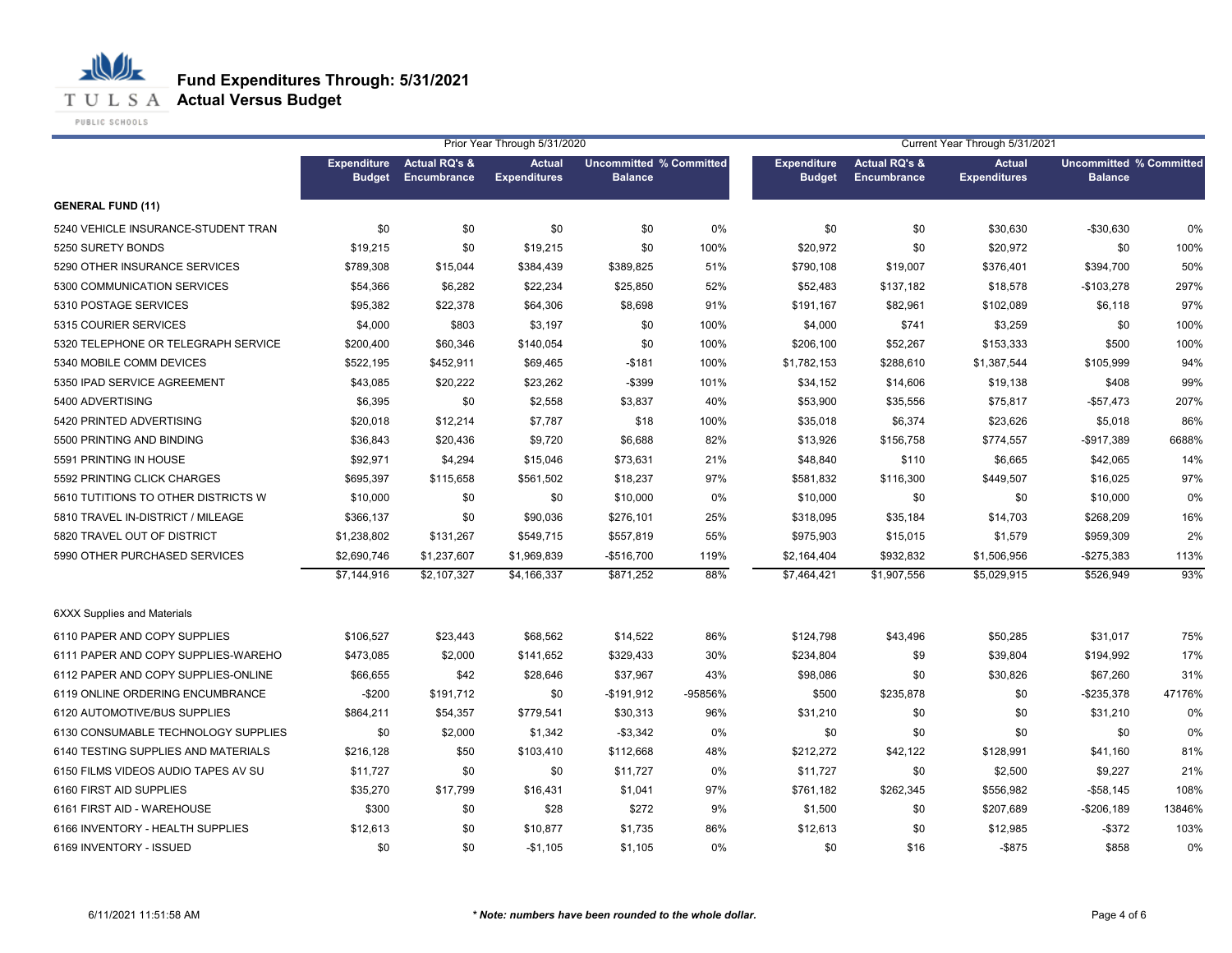**T U L S A Actual Versus Budget** 

PUBLIC SCHOOLS

|                                     | Prior Year Through 5/31/2020        |                                         |                                      |                                                  |       | Current Year Through 5/31/2021      |                                         |                                      |                                                  |         |
|-------------------------------------|-------------------------------------|-----------------------------------------|--------------------------------------|--------------------------------------------------|-------|-------------------------------------|-----------------------------------------|--------------------------------------|--------------------------------------------------|---------|
|                                     | <b>Expenditure</b><br><b>Budget</b> | <b>Actual RQ's &amp;</b><br>Encumbrance | <b>Actual</b><br><b>Expenditures</b> | <b>Uncommitted % Committed</b><br><b>Balance</b> |       | <b>Expenditure</b><br><b>Budget</b> | <b>Actual RQ's &amp;</b><br>Encumbrance | <b>Actual</b><br><b>Expenditures</b> | <b>Uncommitted % Committed</b><br><b>Balance</b> |         |
| <b>GENERAL FUND (11)</b>            |                                     |                                         |                                      |                                                  |       |                                     |                                         |                                      |                                                  |         |
| 6170 PAPER PRODUCTS                 | \$0                                 | \$0                                     | \$71                                 | $-$71$                                           | $0\%$ | \$0                                 | \$6,300                                 | \$0                                  | $-$6,300$                                        | 0%      |
| 6180 CLEAN-MAINT SUPPLIES CHEMICALS | \$767,795                           | \$28,683                                | \$405,982                            | \$333,129                                        | 57%   | \$266,734                           | $-$ \$332                               | \$261,484                            | \$5,582                                          | 98%     |
| 6181 CLEAN-MAINT SUPPLIES CHEMICALS | \$282                               | \$405                                   | \$195                                | $-$ \$318                                        | 213%  | \$58                                | \$0                                     | \$0                                  | \$58                                             | 0%      |
| 6190 GENERAL OFFICE SUPPLIES        | \$708,222                           | \$88,850                                | \$164,352                            | \$455,020                                        | 36%   | \$556,736                           | \$136,663                               | \$82,017                             | \$338,056                                        | 39%     |
| 6191 GENERAL OFFICE SUPPLIES-WAREHO | \$301,148                           | \$849                                   | \$93,579                             | \$206,720                                        | 31%   | \$171,217                           | \$201                                   | \$31,223                             | \$139,793                                        | 18%     |
| 6192 GENERAL OFFICE SUPPLIES-ONLINE | \$338,250                           | \$0                                     | \$87,761                             | \$250,489                                        | 26%   | \$337,337                           | \$0                                     | \$132,831                            | \$204,506                                        | 39%     |
| 6195 OTHER SUPPLIES AND MATERIALS   | \$250                               | \$0                                     | \$1,633                              | $-$1,383$                                        | 653%  | \$162                               | \$0                                     | \$82                                 | \$80                                             | 51%     |
| 6196 INVENTORY - NEW INV SYSTEM     | \$200,000                           | \$224,059                               | \$280,976                            | $-$305,035$                                      | 253%  | \$200,000                           | \$132,618                               | $-$335,800$                          | \$403,182                                        | $-102%$ |
| 6197 INVENTORY WRITE OFF            | \$0                                 | \$0                                     | \$0                                  | \$0                                              | 0%    | \$0                                 | \$0                                     | $-$132$                              | \$132                                            | 0%      |
| 6199 INVENTORY ISSUED               | \$0                                 | \$0                                     | -\$656,904                           | \$656,904                                        | 0%    | \$0                                 | \$0                                     | \$85,945                             | $-$ \$85,945                                     | 0%      |
| 6240 ELECTRICITY                    | \$5,024,988                         | \$1,009,675                             | \$4,047,813                          | $-$ \$32,500                                     | 101%  | \$4,869,043                         | \$1,751,267                             | \$3,117,776                          | \$0                                              | 100%    |
| 6250 GASOLINE                       | \$1,003,504                         | \$359,815                               | \$627,798                            | \$15,890                                         | 98%   | \$649,792                           | \$479,766                               | \$320,234                            | $-$150,208$                                      | 123%    |
| 6270 NATURAL GAS                    | \$958,185                           | \$343,193                               | \$524,150                            | \$90,842                                         | 91%   | \$1,628,185                         | \$179,198                               | \$1,279,866                          | \$169,121                                        | 90%     |
| 6410 BOOKS                          | \$1,205,660                         | \$1,029,442                             | \$505,138                            | $-$328,921$                                      | 127%  | \$1,870,298                         | \$932,297                               | \$1,122,011                          | $-$184,010$                                      | 110%    |
| 6420 PERIODICALS                    | \$16,619                            | \$1,442                                 | \$3,613                              | \$11,564                                         | 30%   | \$17,219                            | \$157                                   | \$2,690                              | \$14,372                                         | 17%     |
| 6430 STATE ADOPTED TEXTBOOKS        | \$1,633,010                         | \$253,950                               | \$28,270                             | \$1,350,790                                      | 17%   | \$993,850                           | \$838                                   | \$457,796                            | \$535,216                                        | 46%     |
| 6440 SUPPLEMENTAL TEXTBOOKS (NON-ST | \$22,747                            | \$0                                     | \$18,002                             | \$4,744                                          | 79%   | \$64,467                            | \$1,148                                 | \$5,032                              | \$58,287                                         | 10%     |
| 6450 WORKBOOKS                      | \$64,593                            | \$3,150                                 | \$28,570                             | \$32,873                                         | 49%   | \$126,390                           | \$19,455                                | \$21,143                             | \$85,792                                         | 32%     |
| 6470 NEWSPAPERS                     | \$249                               | \$0                                     | \$0                                  | \$249                                            | 0%    | \$1                                 | \$0                                     | \$0                                  | \$1                                              | 0%      |
| 6480 MAGAZINES                      | \$1,404                             | \$0                                     | \$3,113                              | $-$1,709$                                        | 222%  | \$1,912                             | \$0                                     | \$4,887                              | $-$2,975$                                        | 256%    |
| 6510 APPLIANCES/FURNITURE/FIXTURES  | \$254,407                           | \$63,406                                | \$58,937                             | \$132,064                                        | 48%   | \$1,395,868                         | \$380,938                               | \$193,480                            | \$821,450                                        | 41%     |
| 6520 AUDIOVISUAL                    | \$2,500                             | \$700                                   | \$1,615                              | \$185                                            | 93%   | \$2,500                             | \$0                                     | \$733                                | \$1,767                                          | 29%     |
| 6530 TECHNOLOGY-RELATED EQUIPMENT   | \$3,339,309                         | \$981,327                               | \$1,843,398                          | \$514,584                                        | 85%   | \$1,927,569                         | \$679,276                               | \$1,894,706                          | $-$646,413$                                      | 134%    |
| 6531 COMPUTERS                      | \$0                                 | \$0                                     | \$0                                  | \$0                                              | 0%    | \$0                                 | \$0                                     | \$562                                | $-$ \$562                                        | 0%      |
| 6540 FURNITURE AND FIXTURES         | \$795                               | \$0                                     | \$7,775                              | $-$6,980$                                        | 978%  | \$0                                 | \$0                                     | \$0                                  | \$0                                              | 0%      |
| 6550 INSTRUMENTS                    | \$3,850                             | \$1,305                                 | \$3,850                              | $-$1,305$                                        | 134%  | \$0                                 | \$366                                   | \$28,350                             | $-$28,716$                                       | 0%      |
| 6560 MACHINERY                      | \$0                                 | \$0                                     | \$0                                  | \$0                                              | 0%    | \$508,270                           | \$75,575                                | \$522,777                            | $-$90,082$                                       | 118%    |
| 6570 UNIFORMS                       | \$28,922                            | \$725                                   | \$23,274                             | \$4,924                                          | 83%   | \$31,136                            | \$1,801                                 | \$35,297                             | $-$5,962$                                        | 119%    |
| 6590 FIREARMS AND AMMUNITION        | \$1,207                             | \$0                                     | \$1,207                              | \$0                                              | 100%  | \$0                                 | \$0                                     | \$0                                  | \$0                                              | 0%      |
| 6810 COCURRICULAR SUPPLIES          | \$1,865,664                         | \$215,785                               | \$799,571                            | \$850,309                                        | 54%   | \$1,989,014                         | \$1,078,887                             | \$1,173,402                          | $-$263,275$                                      | 113%    |
| 6811 COCURRICULAR SUPPLIES-WAREHOUS | \$78,416                            | \$0                                     | \$22,249                             | \$56,168                                         | 28%   | \$85,997                            | \$0                                     | \$7,330                              | \$78,667                                         | 9%      |
| 6820 AWARDS DECOR REGALIA REFRESHME | \$155,296                           | \$72,242                                | \$44,407                             | \$38,647                                         | 75%   | \$152,751                           | \$22,150                                | \$13,025                             | \$117,576                                        | 23%     |
| 6830 EXTRACURRICULAR SUPPLIES       | \$114,819                           | \$51,767                                | \$43,638                             | \$19,415                                         | 83%   | \$147,974                           | \$44,200                                | \$153,924                            | $-$50,151$                                       | 134%    |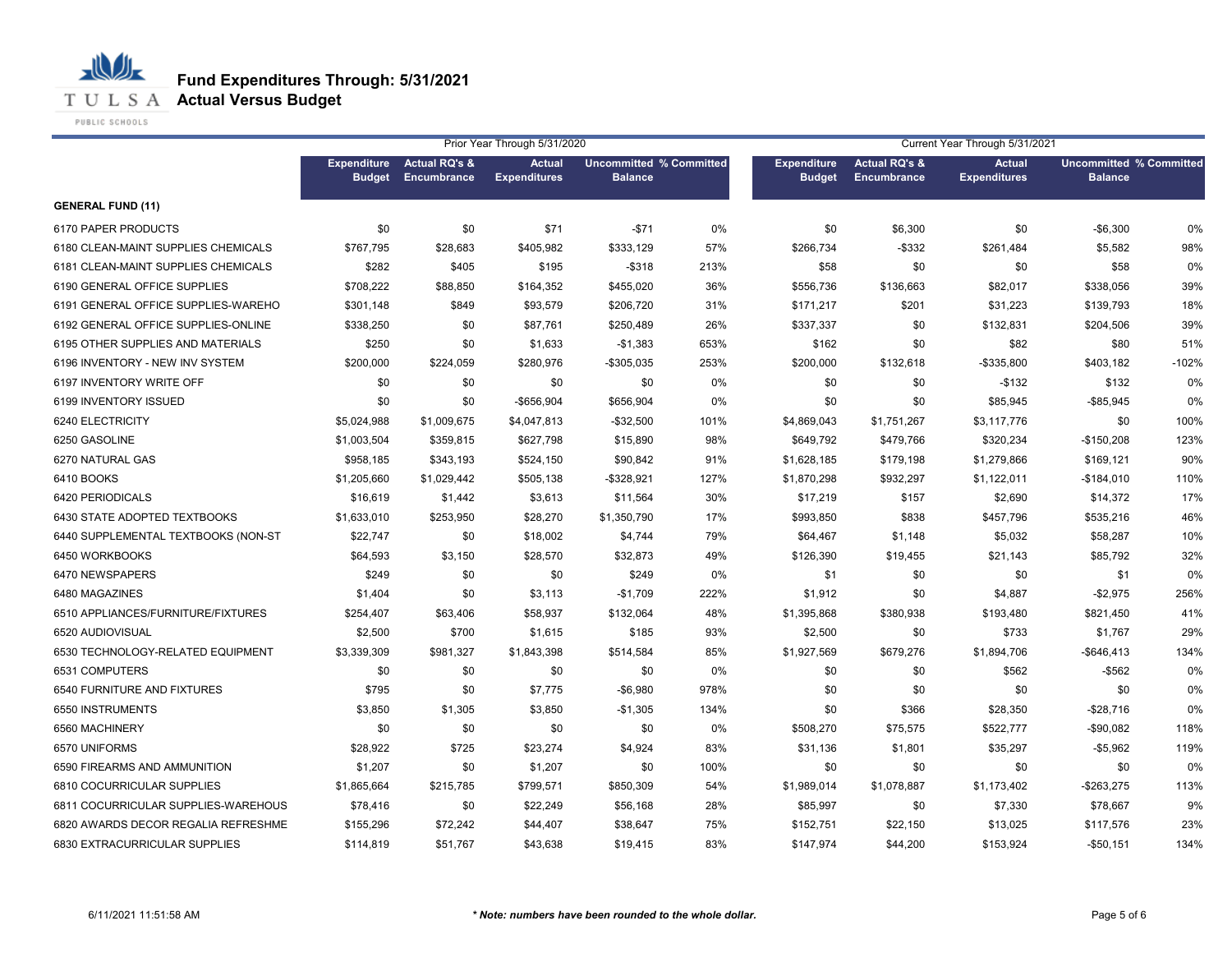

|                                      |                                     |                                         | Prior Year Through 5/31/2020         |                                                  |        | Current Year Through 5/31/2021      |                                         |                                      |                                                  |         |  |
|--------------------------------------|-------------------------------------|-----------------------------------------|--------------------------------------|--------------------------------------------------|--------|-------------------------------------|-----------------------------------------|--------------------------------------|--------------------------------------------------|---------|--|
|                                      | <b>Expenditure</b><br><b>Budget</b> | <b>Actual RQ's &amp;</b><br>Encumbrance | <b>Actual</b><br><b>Expenditures</b> | <b>Uncommitted % Committed</b><br><b>Balance</b> |        | <b>Expenditure</b><br><b>Budget</b> | <b>Actual RQ's &amp;</b><br>Encumbrance | <b>Actual</b><br><b>Expenditures</b> | <b>Uncommitted % Committed</b><br><b>Balance</b> |         |  |
| <b>GENERAL FUND (11)</b>             |                                     |                                         |                                      |                                                  |        |                                     |                                         |                                      |                                                  |         |  |
|                                      | \$19,878,404                        | \$5,022,174                             | \$10,163,416                         | \$4,692,815                                      | 76%    | \$19,483,173                        | \$6,506,636                             | \$11,641,858                         | \$1,334,680                                      | 93%     |  |
| <b>7XXX Property/Equipment</b>       |                                     |                                         |                                      |                                                  |        |                                     |                                         |                                      |                                                  |         |  |
| 7160 PLAYGROUND EQUIPMENT            | \$0                                 | \$0                                     | \$0                                  | \$0                                              | 0%     | \$6,893                             | \$6,893                                 | \$0                                  | \$0                                              | 100%    |  |
| 7310 APPLIANCES/FURNITURE/FIXTURES   | \$0                                 | \$0                                     | \$2,500                              | $-$2,500$                                        | 0%     | \$0                                 | \$0                                     | \$0                                  | \$0                                              | 0%      |  |
| 7320 EQUIPMENT-AUDIO VISUAL          | \$5,487                             | \$0                                     | \$1,990                              | \$3,497                                          | 36%    | \$5,330                             | \$0                                     | \$1,141                              | \$4,189                                          | 21%     |  |
| 7330 TECHNOLOGY-RELATED HARDWARE     | \$17,403                            | \$0                                     | \$29,882                             | $-$12,479$                                       | 172%   | \$115,154                           | \$41,589                                | \$287,342                            | $-$213,776$                                      | 286%    |  |
| 7340 TECHNOLOGY SOFTWARE             | \$0                                 | \$0                                     | \$0                                  | \$0                                              | 0%     | \$75,000                            | \$0                                     | \$1,520                              | \$73,480                                         | 2%      |  |
| 7360 EQUIPMENT-MACHINERY             | \$0                                 | \$922                                   | \$0                                  | $-$ \$922                                        | 0%     | \$0                                 | \$0                                     | \$0                                  | \$0                                              | 0%      |  |
| 7390 OTHER EQUIPMENT                 | \$2,000                             | \$0                                     | \$398                                | \$1,602                                          | 20%    | \$2,000                             | \$0                                     | \$0                                  | \$2,000                                          | 0%      |  |
| 7620 BUSES                           | \$73,270                            | \$0                                     | \$73,270                             | \$0                                              | 100%   | \$71,280                            | \$11,124                                | \$60,156                             | \$0                                              | 100%    |  |
|                                      | \$98,160                            | \$922                                   | \$108,040                            | $-$10,802$                                       | 111%   | \$275,657                           | \$59,606                                | \$350,159                            | $-$134,108$                                      | 149%    |  |
| 8XXX Other Objects and Reserves      |                                     |                                         |                                      |                                                  |        |                                     |                                         |                                      |                                                  |         |  |
| 8100 DUES AND FEES FOR SERVICES      | \$225,429                           | \$55,628                                | \$194,505                            | $-$24,704$                                       | 111%   | \$205,871                           | \$4,544                                 | \$158,161                            | \$43,166                                         | 79%     |  |
| 8400 BUDGET CONTINGENCY              | $-$2,311,576$                       | \$0                                     | \$0                                  | -\$2,311,576                                     | 0%     | $-$151,682$                         | \$0                                     | \$0                                  | $-$151,682$                                      | 0%      |  |
| 8600 STAFF REGISTRATION AND TUITION  | \$840,681                           | \$66,110                                | \$283,812                            | \$490,759                                        | 42%    | $-$73,393$                          | \$79,373                                | \$190,150                            | $-$ \$342,916                                    | $-367%$ |  |
| 8622 REGISTRATION - BOARD MEMBERS A  | \$3,289                             | \$60                                    | \$270                                | \$2,959                                          | 10%    | \$3,289                             | \$300                                   | \$1,930                              | \$1,059                                          | 68%     |  |
| 8700 COUNTY ASSESSMENTS/REVALUATION  | \$5                                 | \$0                                     | \$0                                  | \$5                                              | 0%     | \$717,844                           | \$0                                     | \$698,953                            | \$18,891                                         | 97%     |  |
| 8900 OTHER MISCELLANEOUS EXPENDITUR  | \$0                                 | \$0                                     | \$0                                  | \$0                                              | 0%     | \$300                               | \$0                                     | \$0                                  | \$300                                            | 0%      |  |
|                                      | $-$1,242,172$                       | \$121,798                               | \$478,587                            | $-$1,842,557$                                    | $-48%$ | \$702,228                           | \$84,217                                | \$1,049,194                          | $-$431,182$                                      | 161%    |  |
| 9XXX Other Uses of Funds             |                                     |                                         |                                      |                                                  |        |                                     |                                         |                                      |                                                  |         |  |
| 9300 REIMBURSEMENT                   | \$142,601                           | \$135,437                               | \$150,049                            | $-$142,884$                                      | 200%   | \$247,290                           | \$159,836                               | \$45,817                             | \$41,637                                         | 83%     |  |
| 9600 PETTY CASH                      | \$6,299                             | \$0                                     | \$1,700                              | \$4,599                                          | 27%    | \$2,900                             | \$0                                     | \$1,400                              | \$1,500                                          | 48%     |  |
| 9700 INTRA FUND TRANSFERS            | \$17,760,705                        | \$0                                     | \$16,160,687                         | \$1,600,018                                      | 91%    | \$18,734,146                        | \$0                                     | \$16,827,326                         | \$1,906,820                                      | 90%     |  |
|                                      | \$17,909,605                        | \$135,437                               | \$16,312,436                         | \$1,461,733                                      | 92%    | \$18,984,337                        | \$159,836                               | \$16,874,544                         | \$1,949,957                                      | 90%     |  |
| <b>Total Fund Expend./Encumb/RQs</b> | \$338,245,221                       | \$34,293,297                            | \$293,119,387                        | \$10,832,537                                     | 97%    | \$331,137,185                       | \$38,396,591                            | \$286,995,584                        | \$5,745,011                                      | 98%     |  |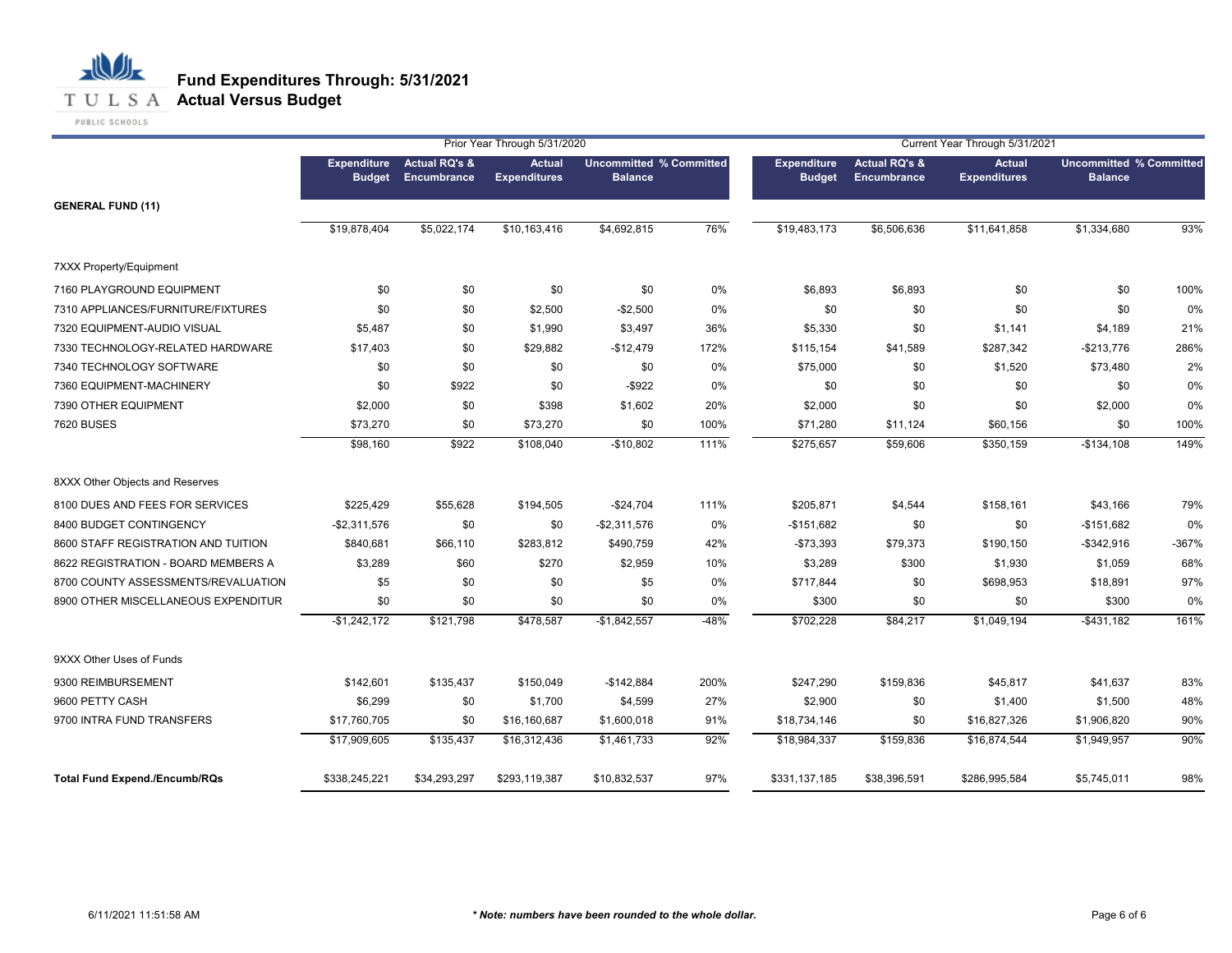

| Prior Year Through 5/31/2020                     |                                     |                                                |                                      |                                                  |      | Current Year Through 5/31/2021      |                                                |                                      |                                                  |      |
|--------------------------------------------------|-------------------------------------|------------------------------------------------|--------------------------------------|--------------------------------------------------|------|-------------------------------------|------------------------------------------------|--------------------------------------|--------------------------------------------------|------|
|                                                  | <b>Expenditure</b><br><b>Budget</b> | <b>Actual RQ's &amp;</b><br><b>Encumbrance</b> | <b>Actual</b><br><b>Expenditures</b> | <b>Uncommitted % Committed</b><br><b>Balance</b> |      | <b>Expenditure</b><br><b>Budget</b> | <b>Actual RQ's &amp;</b><br><b>Encumbrance</b> | <b>Actual</b><br><b>Expenditures</b> | <b>Uncommitted % Committed</b><br><b>Balance</b> |      |
| <b>BUILDING FUND (21)</b>                        |                                     |                                                |                                      |                                                  |      |                                     |                                                |                                      |                                                  |      |
| 1XXX Salaries                                    |                                     |                                                |                                      |                                                  |      |                                     |                                                |                                      |                                                  |      |
| 1210 FULL TIME NON-CERTIFIED SALARI              | \$7,167,931                         | \$768,010                                      | \$6,064,880                          | \$335,041                                        | 95%  | \$6,492,229                         | \$741,129                                      | \$5,598,059                          | \$153,041                                        | 98%  |
| 1212 RETROACTIVE SUPPORT PAY                     | \$0                                 | \$0                                            | \$129,983                            | $-$129,983$                                      | 0%   | \$0                                 | \$0                                            | \$47,101                             | $-$47,101$                                       | 0%   |
| 1240 UNUSED LEAVE - NON-CERTIF                   | \$0                                 | \$0                                            | \$90                                 | $-$ \$90                                         | 0%   | \$0                                 | \$0                                            | \$31,351                             | $-$31,351$                                       | 0%   |
| 1250 BENEFIT ALLOWANCE-SUPPORT STAF              | \$70,565                            | \$10,243                                       | \$56,433                             | \$3,889                                          | 94%  | \$63,736                            | \$10,623                                       | \$38,697                             | \$14,416                                         | 77%  |
| 1500 OVERTIME SALARIES - NON-CERTIF              | \$171,281                           | \$0                                            | \$314,037                            | $-$142,756$                                      | 183% | \$176,039                           | \$0                                            | \$212,972                            | $-$36,933$                                       | 121% |
| 1800 STIPENDS - NON-CERTIFIED                    | \$27,500                            | \$0                                            | \$18,649                             | \$8,851                                          | 68%  | \$27,500                            | \$0                                            | \$13,271                             | \$14,229                                         | 48%  |
| 1930 OPTIONAL SPECIAL ASSIGNMENT -               | \$0                                 | \$0                                            | \$3,300                              | $-$3,300$                                        | 0%   | \$0                                 | \$0                                            | \$2,625                              | $-$2,625$                                        | 0%   |
|                                                  | \$7,437,277                         | \$778,254                                      | \$6,587,372                          | \$71,652                                         | 99%  | \$6,759,504                         | \$751,752                                      | \$5,944,075                          | \$63,677                                         | 99%  |
| 2XXX Benefits                                    |                                     |                                                |                                      |                                                  |      |                                     |                                                |                                      |                                                  |      |
| 2220 DENTAL INSURANCE - NON-CERTIFI              | \$18,236                            | \$1,740                                        | \$13,383                             | \$3,113                                          | 83%  | \$19,368                            | \$1,888                                        | \$12,959                             | \$4,521                                          | 77%  |
| 2230 HEALTH INSURANCE - NON-CERTIFI              | \$1,085,098                         | \$111,076                                      | \$854,015                            | \$120,007                                        | 89%  | \$930,924                           | \$114,957                                      | \$793,535                            | \$22,431                                         | 98%  |
| 2240 LIFE INSURANCE - NON-CERTIFIED              | \$15,902                            | \$1,620                                        | \$12,596                             | \$1,686                                          | 89%  | \$17,013                            | \$1,575                                        | \$12,060                             | \$3,378                                          | 80%  |
| 2250 L-T DISB INSUR                              | \$20,940                            | \$2,135                                        | \$16,584                             | \$2,221                                          | 89%  | \$22,408                            | \$2,073                                        | \$15,364                             | \$4,971                                          | 78%  |
| 2410 FICA - EMPLOYER'S CONTRIBUTION              | \$420,090                           | \$44,938                                       | \$395,951                            | $-$20,799$                                       | 105% | \$453,075                           | \$43,386                                       | \$355,653                            | \$54,037                                         | 88%  |
| 2420 MEDICARE - EMPLOYER'S CONTRIBU              | \$98,250                            | \$10,510                                       | \$92,931                             | $-$5,191$                                        | 105% | \$105,961                           | \$10,147                                       | \$83,898                             | \$11,917                                         | 89%  |
| 2610 RETIREMENT - DISTRICT PAID NON              | \$2,834                             | \$0                                            | \$2,497                              | \$337                                            | 88%  | \$2,854                             | \$0                                            | \$2,637                              | \$217                                            | 92%  |
| 2630 RETIREMENT - EMPLOYER'S CONTRI              | \$357,070                           | \$38,569                                       | \$340,319                            | $-$21,818$                                       | 106% | \$386,508                           | \$34,795                                       | \$298,159                            | \$53,554                                         | 86%  |
| 2810 UNEMPLOYMENT COMPENSATION - NO              | \$0                                 | \$0                                            | \$6,890                              | $-$6,890$                                        | 0%   | \$0                                 | \$0                                            | \$7,827                              | $-$7,827$                                        | 0%   |
|                                                  | \$2,018,420                         | \$210,587                                      | \$1,735,166                          | \$72,667                                         | 96%  | \$1,938,110                         | \$208,821                                      | \$1,582,092                          | \$147,197                                        | 92%  |
| 3XXX Purchased Professional & Technical Services |                                     |                                                |                                      |                                                  |      |                                     |                                                |                                      |                                                  |      |
| 3100 OFFICIAL/ADMINISTRATIVE SERVIC              | \$0                                 | \$0                                            | \$0                                  | \$0                                              | 0%   | \$48,454                            | \$0                                            | \$48,454                             | \$0                                              | 100% |
| 3320 ARCHITECTURAL SERVICES                      | \$0                                 | \$0                                            | \$0                                  | \$0                                              | 0%   | \$909                               | \$0                                            | \$909                                | \$0                                              | 100% |
| 3340 ENGINEERING SERVICES                        | \$0                                 | \$0                                            | \$0                                  | \$0                                              | 0%   | \$461,911                           | \$149,832                                      | \$312,079                            | \$0                                              | 100% |
| 3360 MEDICAL SERVICES                            | \$2,975                             | \$2,800                                        | \$0                                  | \$175                                            | 94%  | \$2,975                             | \$0                                            | \$0                                  | \$2,975                                          | 0%   |
| 3370 OTHER PROFESSIONAL SERVICES                 | \$14,220                            | \$0                                            | \$3,000                              | \$11,220                                         | 21%  | \$252,500                           | \$74,567                                       | \$177,857                            | \$76                                             | 100% |
| 3440 SECURITY SERVICES                           | \$204,933                           | \$67,273                                       | \$132,727                            | \$4,933                                          | 98%  | \$204,933                           | \$69,613                                       | \$80,387                             | \$54,933                                         | 73%  |
| 3442 SECURITY - ATHLETICS                        | \$26,554                            | \$3,282                                        | \$3,719                              | \$19,554                                         | 26%  | \$26,554                            | \$4,689                                        | \$2,311                              | \$19,554                                         | 26%  |
| 3460 OTHER TECHNICAL SERVICES                    | \$8,000                             | \$8,000                                        | \$0                                  | \$0                                              | 100% | \$8,000                             | \$8,000                                        | \$0                                  | \$0                                              | 100% |
| 3530 CONTRACT SVCS: DRAFT & REVIEW               | \$0                                 | \$0                                            | \$0                                  | \$0                                              | 0%   | \$120,000                           | \$0                                            | \$0                                  | \$120,000                                        | 0%   |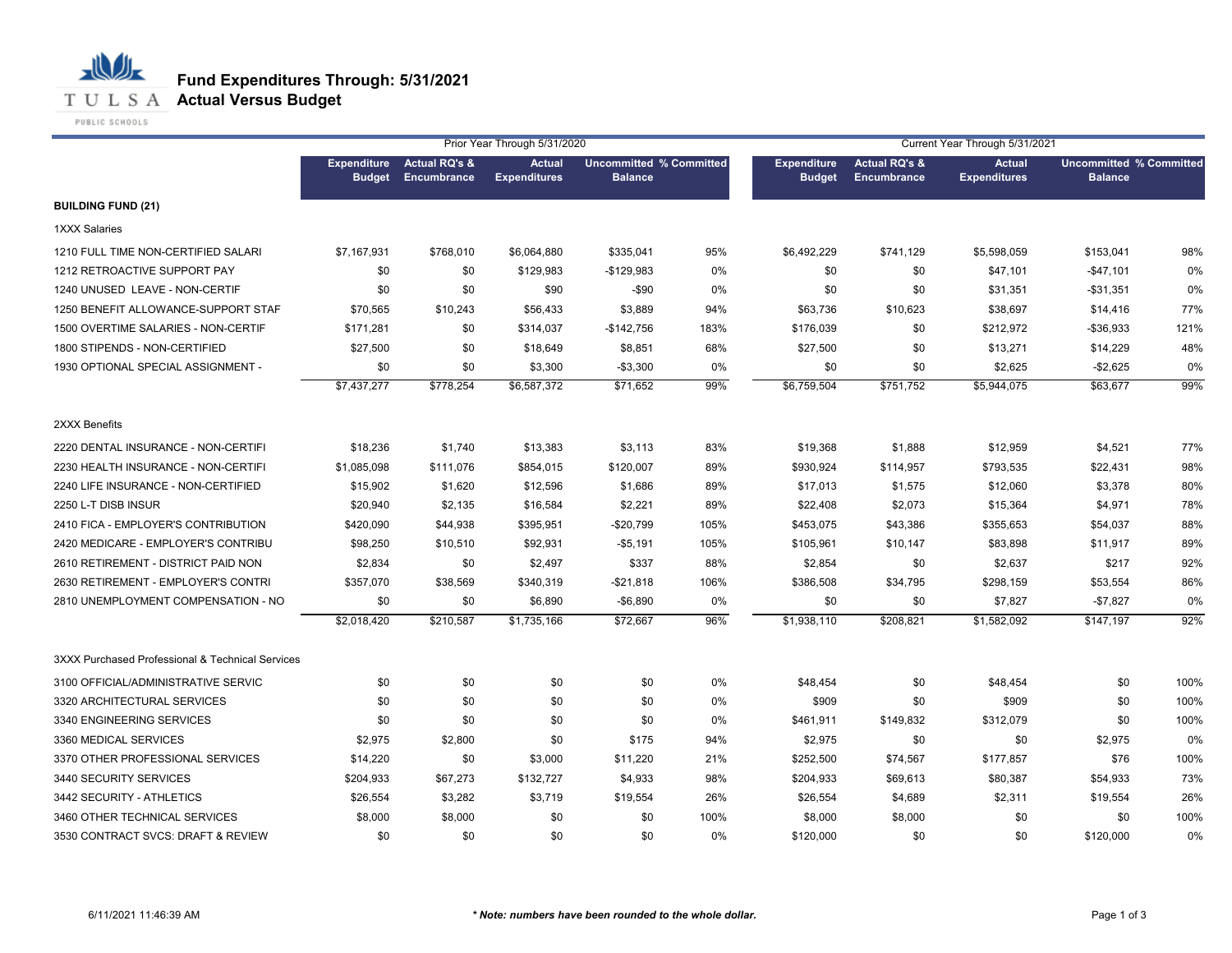**T U L S A Actual Versus Budget** 

PUBLIC SCHOOLS

|                                         |                                     |                                         | Prior Year Through 5/31/2020         |                                                  | Current Year Through 5/31/2021 |                                     |                                         |                                      |                                                  |      |
|-----------------------------------------|-------------------------------------|-----------------------------------------|--------------------------------------|--------------------------------------------------|--------------------------------|-------------------------------------|-----------------------------------------|--------------------------------------|--------------------------------------------------|------|
|                                         | <b>Expenditure</b><br><b>Budget</b> | <b>Actual RQ's &amp;</b><br>Encumbrance | <b>Actual</b><br><b>Expenditures</b> | <b>Uncommitted % Committed</b><br><b>Balance</b> |                                | <b>Expenditure</b><br><b>Budget</b> | <b>Actual RQ's &amp;</b><br>Encumbrance | <b>Actual</b><br><b>Expenditures</b> | <b>Uncommitted % Committed</b><br><b>Balance</b> |      |
| <b>BUILDING FUND (21)</b>               |                                     |                                         |                                      |                                                  |                                |                                     |                                         |                                      |                                                  |      |
| 3590 PROFESSIONAL EMPLOYEE TRAINING     | \$300                               | \$0                                     | \$0                                  | \$300                                            | 0%                             | \$5,300                             | \$100                                   | \$1,737                              | \$3,463                                          | 35%  |
|                                         | \$256,982                           | \$81,354                                | \$139,446                            | \$36,182                                         | 86%                            | \$1,131,536                         | \$306,801                               | \$623,735                            | \$201,001                                        | 82%  |
| <b>4XXX Purchased Property Services</b> |                                     |                                         |                                      |                                                  |                                |                                     |                                         |                                      |                                                  |      |
| 4200 SODEXO MANAGEMENT FEE              | \$1,163,810                         | \$285,192                               | \$855,578                            | \$23,040                                         | 98%                            | \$1,183,810                         | \$0                                     | \$20,000                             | \$1,163,810                                      | 2%   |
| 4230 DISPOSAL SERVICES                  | \$398,729                           | \$146,012                               | \$248,731                            | \$3,986                                          | 99%                            | \$398,729                           | \$82,177                                | \$315,947                            | \$605                                            | 100% |
| 4250 LAUNDRY SERVICES                   | \$2,000                             | \$1,011                                 | \$189                                | \$800                                            | 60%                            | \$2,000                             | \$1,000                                 | \$0                                  | \$1,000                                          | 50%  |
| 4300 REPAIRS AND MAINTENANCE SERVIC     | $-$91,058$                          | \$11,700                                | $-$158,486$                          | \$55,728                                         | 161%                           | \$0                                 | \$0                                     | \$0                                  | \$0                                              | 0%   |
| 4302 REPAIRS/MAINTENANCE CONTRACT L     | \$6,939                             | \$0                                     | \$0                                  | \$6,939                                          | 0%                             | \$0                                 | \$0                                     | \$0                                  | \$0                                              | 0%   |
| 4310 NONTECHNOLOGY SERVICES             | \$145,859                           | \$11,696                                | \$88,719                             | \$45,444                                         | 69%                            | \$507,575                           | \$165,322                               | \$328,644                            | \$13,609                                         | 97%  |
| 4320 COMPUTER SERVICE                   | \$2,490                             | \$0                                     | \$0                                  | \$2,490                                          | 0%                             | \$3,500                             | \$0                                     | \$3,500                              | \$0                                              | 100% |
| 4330 COOLING SERVICES                   | \$11,018                            | \$0                                     | \$11,018                             | \$0                                              | 100%                           | \$221,844                           | \$69,933                                | \$109,946                            | \$41,964                                         | 81%  |
| 4340 ELECTRICAL SERVICES                | \$0                                 | \$0                                     | \$0                                  | \$0                                              | $0\%$                          | \$42,015                            | \$17,977                                | \$7,978                              | \$16,060                                         | 62%  |
| 4350 HEATING SERVICES                   | \$0                                 | \$0                                     | \$0                                  | \$0                                              | 0%                             | \$5,038                             | $-$1,003$                               | \$1,041                              | \$5,000                                          | 1%   |
| 4360 REP/MAINT OFFICE MACHINE SVCS      | \$0                                 | \$0                                     | \$0                                  | \$0                                              | 0%                             | \$2,500                             | \$0                                     | \$0                                  | \$2,500                                          | 0%   |
| 4370 PLUMBING SERVICES                  | \$0                                 | \$0                                     | \$0                                  | \$0                                              | 0%                             | \$192,057                           | \$158,761                               | \$21,740                             | \$11,556                                         | 94%  |
| 4380 OTHER BUILDING SERVICES            | \$375,944                           | \$59,565                                | \$294,385                            | \$21,995                                         | 94%                            | \$340,055                           | \$72,219                                | \$262,555                            | \$5,280                                          | 98%  |
| 4390 OTHER EQUIPMENT AND VEHICLE SE     | \$1,199,008                         | \$258,322                               | \$935,686                            | \$5,001                                          | 100%                           | \$144,951                           | \$17,427                                | \$84,923                             | \$42,601                                         | 71%  |
| 4392 OTHER EQUIPMENT AND VEHICLE SE     | \$36,061                            | \$70                                    | \$35,992                             | \$0                                              | 100%                           | \$31,120                            | \$10,830                                | \$20,284                             | \$7                                              | 100% |
| 4490 OTHER RENTAL OR LEASE SERVICES     | \$33,097                            | \$0                                     | \$0                                  | \$33,097                                         | 0%                             | \$0                                 | \$0                                     | \$0                                  | \$0                                              | 0%   |
| 4500 CONSTRUCTION SERVICES              | \$2,589,728                         | \$152,160                               | \$2,520,457                          | $-$ \$82,890                                     | 103%                           | \$2,567,132                         | \$718,174                               | \$1,824,883                          | \$24,075                                         | 99%  |
| 4530 HVAC                               | \$0                                 | \$0                                     | \$15,349                             | $-$15,349$                                       | 0%                             | \$0                                 | \$0                                     | \$0                                  | \$0                                              | 0%   |
|                                         | \$5,873,625                         | \$925,728                               | \$4,847,616                          | \$100,281                                        | 98%                            | \$5,642,327                         | \$1,312,819                             | \$3,001,440                          | \$1,328,068                                      | 76%  |
| 5XXX Other Purchased Services           |                                     |                                         |                                      |                                                  |                                |                                     |                                         |                                      |                                                  |      |
| 5230 PROPERTY INSURANCE                 | \$1,343,433                         | \$0                                     | \$1,343,433                          | \$0                                              | 100%                           | \$1,578,347                         | \$1,856                                 | \$1,566,943                          | \$9,549                                          | 99%  |
| 5340 MOBILE COMM DEVICES                | \$78,441                            | \$14,409                                | \$64,032                             | \$0                                              | 100%                           | \$76,824                            | \$12,997                                | \$63,828                             | \$0                                              | 100% |
| 5400 ADVERTISING                        | \$225                               | \$0                                     | \$0                                  | \$225                                            | 0%                             | \$225                               | \$0                                     | \$0                                  | \$225                                            | 0%   |
| 5592 PRINTING CLICK CHARGES             | \$5,500                             | \$0                                     | \$0                                  | \$5,500                                          | 0%                             | \$5,500                             | \$0                                     | \$0                                  | \$5,500                                          | 0%   |
| 5810 TRAVEL IN-DISTRICT / MILEAGE       | \$1,000                             | \$0                                     | \$0                                  | \$1,000                                          | 0%                             | \$1,000                             | \$0                                     | \$0                                  | \$1,000                                          | 0%   |
| 5820 TRAVEL OUT OF DISTRICT             | \$8,500                             | \$875                                   | \$0                                  | \$7,625                                          | 10%                            | \$4,200                             | \$0                                     | \$0                                  | \$4,200                                          | 0%   |
| 5990 OTHER PURCHASED SERVICES           | \$3,075                             | \$0                                     | \$3,075                              | \$0                                              | 100%                           | \$17,522                            | \$2,000                                 | \$12,522                             | \$3,000                                          | 83%  |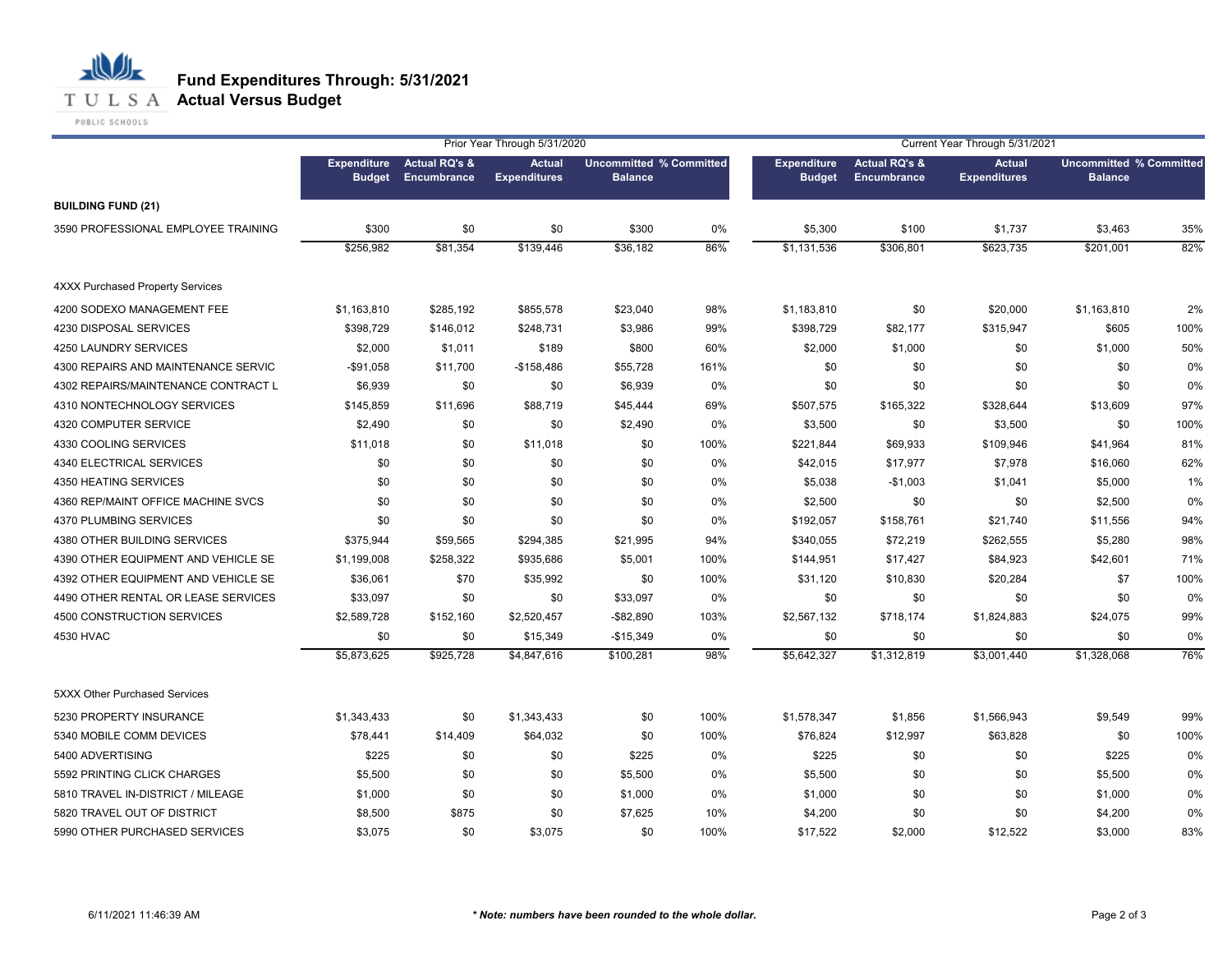

|                                      |                                     |                                                | Prior Year Through 5/31/2020         |                                                  |      | Current Year Through 5/31/2021      |                                                |                                      |                                                  |      |
|--------------------------------------|-------------------------------------|------------------------------------------------|--------------------------------------|--------------------------------------------------|------|-------------------------------------|------------------------------------------------|--------------------------------------|--------------------------------------------------|------|
|                                      | <b>Expenditure</b><br><b>Budget</b> | <b>Actual RQ's &amp;</b><br><b>Encumbrance</b> | <b>Actual</b><br><b>Expenditures</b> | <b>Uncommitted % Committed</b><br><b>Balance</b> |      | <b>Expenditure</b><br><b>Budget</b> | <b>Actual RQ's &amp;</b><br><b>Encumbrance</b> | <b>Actual</b><br><b>Expenditures</b> | <b>Uncommitted % Committed</b><br><b>Balance</b> |      |
| <b>BUILDING FUND (21)</b>            |                                     |                                                |                                      |                                                  |      |                                     |                                                |                                      |                                                  |      |
|                                      | \$1,440,174                         | \$15,284                                       | \$1,410,540                          | \$14,350                                         | 99%  | \$1,683,619                         | \$16,852                                       | \$1,643,292                          | \$23,474                                         | 99%  |
| <b>6XXX Supplies and Materials</b>   |                                     |                                                |                                      |                                                  |      |                                     |                                                |                                      |                                                  |      |
| 6111 PAPER AND COPY SUPPLIES-WAREHO  | \$759                               | \$0                                            | \$214                                | \$545                                            | 28%  | \$3,000                             | \$0                                            | \$556                                | \$2,444                                          | 19%  |
| 6112 PAPER AND COPY SUPPLIES-ONLINE  | \$1,053                             | \$0                                            | \$0                                  | \$1,053                                          | 0%   | \$1,053                             | \$0                                            | \$0                                  | \$1,053                                          | 0%   |
| 6119 ONLINE ORDERING ENCUMBRANCE     | \$0                                 | \$4,953                                        | \$0                                  | $-$4,953$                                        | 0%   | \$0                                 | \$5,201                                        | \$0                                  | $-$5,201$                                        | 0%   |
| 6180 CLEAN-MAINT SUPPLIES CHEMICALS  | \$820,600                           | \$96,441                                       | \$549,768                            | \$174,390                                        | 79%  | \$846,082                           | \$121,647                                      | \$603,005                            | \$121,431                                        | 86%  |
| 6190 GENERAL OFFICE SUPPLIES         | \$12,460                            | \$0                                            | \$4,111                              | \$8,349                                          | 33%  | \$14,207                            | \$0                                            | \$0                                  | \$14,207                                         | 0%   |
| 6191 GENERAL OFFICE SUPPLIES-WAREHO  | \$0                                 | \$0                                            | \$0                                  | \$0                                              | 0%   | \$5,587                             | \$0                                            | \$1,439                              | \$4,149                                          | 26%  |
| 6192 GENERAL OFFICE SUPPLIES-ONLINE  | \$10,052                            | \$0                                            | \$6,152                              | \$3,900                                          | 61%  | \$10,052                            | \$0                                            | \$5,904                              | \$4,148                                          | 59%  |
| 6510 APPLIANCES/FURNITURE/FIXTURES   | \$45,661                            | \$0                                            | \$32,215                             | \$13,446                                         | 71%  | \$5,415                             | \$0                                            | \$0                                  | \$5,415                                          | 0%   |
| 6530 TECHNOLOGY-RELATED EQUIPMENT    | \$15,909                            | \$0                                            | \$11,445                             | \$4,464                                          | 72%  | \$9,809                             | \$0                                            | \$670                                | \$9,139                                          | 7%   |
| 6570 UNIFORMS                        | \$14,064                            | \$1,585                                        | \$4,563                              | \$7,916                                          | 44%  | \$14,064                            | \$13,645                                       | \$355                                | \$64                                             | 100% |
| 6590 FIREARMS AND AMMUNITION         | \$9,001                             | \$5,798                                        | \$0                                  | \$3,203                                          | 64%  | \$9,001                             | \$0                                            | \$0                                  | \$9,001                                          | 0%   |
|                                      | \$929,558                           | \$108,777                                      | \$608,468                            | \$212,313                                        | 77%  | \$918,271                           | \$140,493                                      | \$611,928                            | \$165,850                                        | 82%  |
| 7XXX Property/Equipment              |                                     |                                                |                                      |                                                  |      |                                     |                                                |                                      |                                                  |      |
| 7140 LANDSCAPING                     | \$24,400                            | \$0                                            | \$68,185                             | $-$43,785$                                       | 279% | \$0                                 | \$0                                            | \$0                                  | \$0                                              | 0%   |
| 7320 EQUIPMENT-AUDIO VISUAL          | \$13,127                            | \$0                                            | \$0                                  | \$13,127                                         | 0%   | \$0                                 | \$0                                            | \$0                                  | \$0                                              | 0%   |
| 7360 EQUIPMENT-MACHINERY             | \$58,758                            | \$8,314                                        | \$59,606                             | $-$9,162$                                        | 116% | \$55,488                            | \$0                                            | \$30,545                             | \$24,943                                         | 55%  |
| 7600 VEHICLES                        | \$5,000                             | \$0                                            | \$0                                  | \$5,000                                          | 0%   | \$0                                 | \$0                                            | \$0                                  | \$0                                              | 0%   |
|                                      | \$101,285                           | \$8,314                                        | \$127,791                            | $-$ \$34,820                                     | 134% | \$55,488                            | \$0                                            | \$30,545                             | \$24,943                                         | 55%  |
| 8XXX Other Objects and Reserves      |                                     |                                                |                                      |                                                  |      |                                     |                                                |                                      |                                                  |      |
| 8100 DUES AND FEES FOR SERVICES      | \$1,239                             | \$0                                            | \$1,000                              | \$239                                            | 81%  | \$1,239                             | \$0                                            | \$0                                  | \$1,239                                          | 0%   |
| 8400 BUDGET CONTINGENCY              | \$692,457                           | \$0                                            | \$0                                  | \$692,457                                        | 0%   | \$2,648,097                         | \$0                                            | \$0                                  | \$2,648,097                                      | 0%   |
| 8600 STAFF REGISTRATION AND TUITION  | \$4,520                             | \$0                                            | \$2,320                              | \$2,200                                          | 51%  | \$7,000                             | \$2,050                                        | \$3,931                              | \$1,019                                          | 85%  |
| 8700 COUNTY ASSESSMENTS/REVALUATION  | \$717,839                           | \$0                                            | \$717,839                            | \$0                                              | 100% | \$717,839                           | \$0                                            | \$0                                  | \$717,839                                        | 0%   |
|                                      | \$1,416,055                         | \$0                                            | \$721,159                            | \$694,896                                        | 51%  | \$3,374,175                         | \$2,050                                        | \$3,931                              | \$3,368,194                                      | 0%   |
| <b>Total Fund Expend./Encumb/RQs</b> | \$19,473,377                        | \$2,128,299                                    | \$16,177,557                         | \$1,167,521                                      | 94%  | \$21,503,030                        | \$2,739,587                                    | \$13,441,038                         | \$5,322,404                                      | 75%  |
|                                      |                                     |                                                |                                      |                                                  |      |                                     |                                                |                                      |                                                  |      |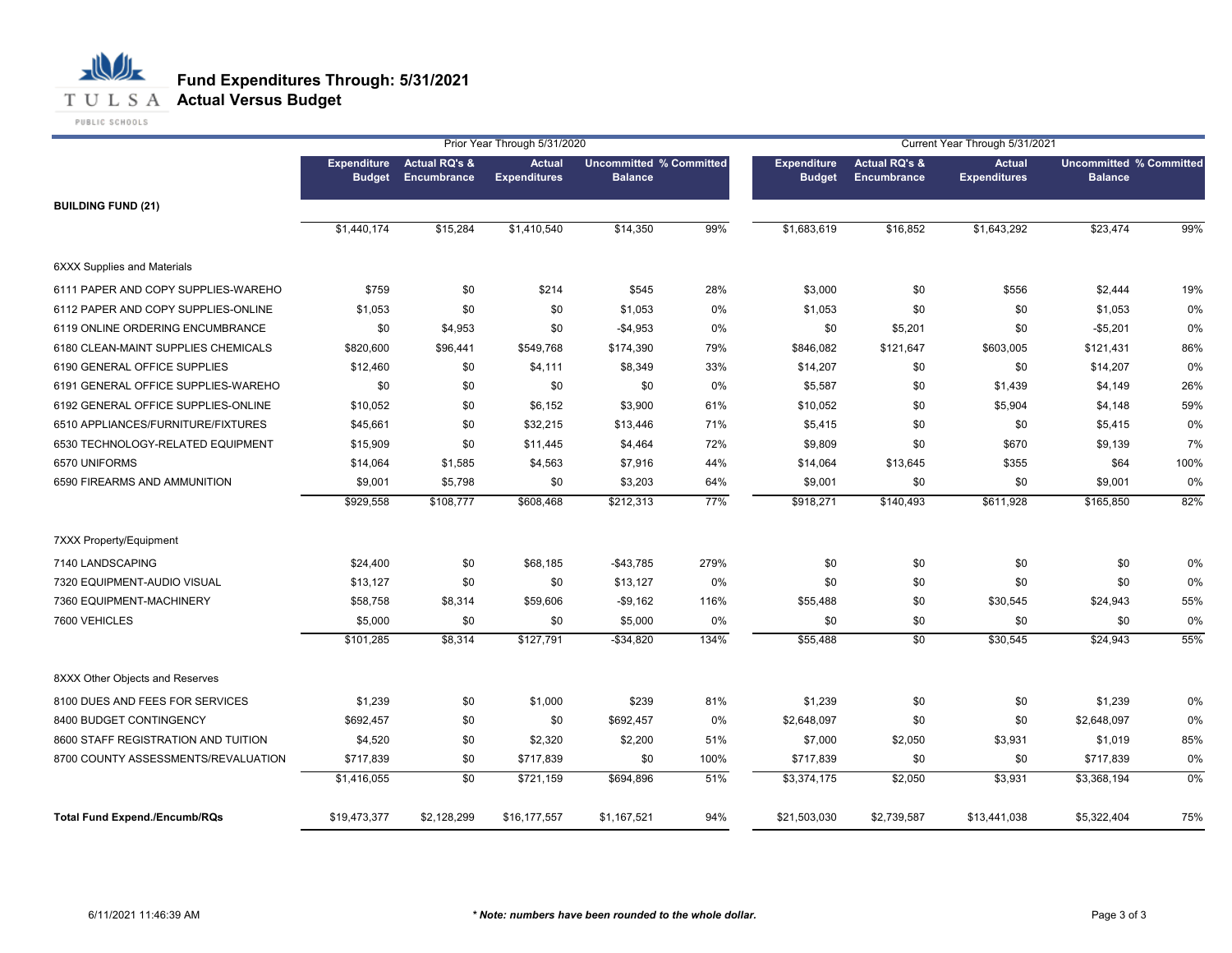

|                                                  |               |                                          | Prior Year Through 5/31/2020         |                                                  |      |                                     |                                         | Current Year Through 5/31/2021       |                                                  |      |
|--------------------------------------------------|---------------|------------------------------------------|--------------------------------------|--------------------------------------------------|------|-------------------------------------|-----------------------------------------|--------------------------------------|--------------------------------------------------|------|
|                                                  | <b>Budget</b> | Expenditure Actual RQ's &<br>Encumbrance | <b>Actual</b><br><b>Expenditures</b> | <b>Uncommitted % Committed</b><br><b>Balance</b> |      | <b>Expenditure</b><br><b>Budget</b> | <b>Actual RQ's &amp;</b><br>Encumbrance | <b>Actual</b><br><b>Expenditures</b> | <b>Uncommitted % Committed</b><br><b>Balance</b> |      |
| <b>CHILD NUTRITION (22)</b>                      |               |                                          |                                      |                                                  |      |                                     |                                         |                                      |                                                  |      |
| 1XXX Salaries                                    |               |                                          |                                      |                                                  |      |                                     |                                         |                                      |                                                  |      |
| 1210 FULL TIME NON-CERTIFIED SALARI              | \$10,052,468  | \$531,578                                | \$9,188,868                          | \$332,021                                        | 97%  | \$10,089,897                        | \$904,711                               | \$8,318,271                          | \$866,916                                        | 91%  |
| 1212 RETROACTIVE SUPPORT PAY                     | \$0           | \$0                                      | \$78,612                             | $-$78,612$                                       | 0%   | \$0                                 | \$0                                     | \$90,941                             | $-$90,941$                                       | 0%   |
| 1240 UNUSED LEAVE - NON-CERTIF                   | \$0           | \$0                                      | \$6,741                              | $-$6,741$                                        | 0%   | \$0                                 | \$0                                     | \$7,541                              | $-$7,541$                                        | 0%   |
| 1250 BENEFIT ALLOWANCE-SUPPORT STAF              | \$532,650     | \$68,099                                 | \$384,691                            | \$79,859                                         | 85%  | \$402,902                           | \$97,880                                | \$277,422                            | \$27,600                                         | 93%  |
| 1500 OVERTIME SALARIES - NON-CERTIF              | \$0           | \$0                                      | \$2,442                              | $-$2,442$                                        | 0%   | \$0                                 | \$0                                     | \$885                                | $-$ \$885                                        | 0%   |
| 1800 STIPENDS - NON-CERTIFIED                    | \$0           | \$0                                      | \$1,548                              | $-$1,548$                                        | 0%   | \$0                                 | \$0                                     | \$179                                | $-$179$                                          | 0%   |
|                                                  | \$10,585,117  | \$599,677                                | \$9,662,903                          | \$322,537                                        | 97%  | \$10,492,799                        | \$1,002,591                             | \$8,695,239                          | \$794,969                                        | 92%  |
| 2XXX Benefits                                    |               |                                          |                                      |                                                  |      |                                     |                                         |                                      |                                                  |      |
| 2220 DENTAL INSURANCE - NON-CERTIFI              | \$38,909      | \$1,520                                  | \$25,646                             | \$11,743                                         | 70%  | \$34,701                            | \$3,231                                 | \$23,601                             | \$7,869                                          | 77%  |
| 2230 HEALTH INSURANCE - NON-CERTIFI              | \$2,102,478   | \$113,383                                | \$1,760,527                          | \$228,568                                        | 89%  | \$1,812,355                         | \$234,614                               | \$1,613,116                          | $-$35,374$                                       | 102% |
| 2240 LIFE INSURANCE - NON-CERTIFIED              | \$24,328      | \$1,161                                  | \$16,769                             | \$6,398                                          | 74%  | \$21,148                            | \$2,042                                 | \$15,709                             | \$3,397                                          | 84%  |
| 2250 L-T DISB INSUR                              | \$30,484      | \$1,422                                  | \$21,291                             | \$7,771                                          | 75%  | \$26,942                            | \$2,620                                 | \$19,245                             | \$5,077                                          | 81%  |
| 2410 FICA - EMPLOYER'S CONTRIBUTION              | \$648,066     | \$28,921                                 | \$574,095                            | \$45,050                                         | 93%  | \$572,556                           | \$56,339                                | \$515,457                            | \$761                                            | 100% |
| 2420 MEDICARE - EMPLOYER'S CONTRIBU              | \$152,057     | \$7,491                                  | \$136,454                            | \$8,112                                          | 95%  | \$134,222                           | \$13,140                                | \$122,046                            | $-$964$                                          | 101% |
| 2630 RETIREMENT - EMPLOYER'S CONTRI              | \$316,280     | \$22,340                                 | \$295,504                            | $-$1,564$                                        | 100% | \$304,346                           | \$28,414                                | \$300,778                            | $-$24,846$                                       | 108% |
| 2810 UNEMPLOYMENT COMPENSATION - NO              | \$0           | \$0                                      | \$5,442                              | $-$5,442$                                        | 0%   | \$0                                 | \$0                                     | \$41,447                             | $-$41,447$                                       | 0%   |
| 2831 WORKERS' COMPENSATION - NON-CE              | \$500,000     | \$0                                      | \$0                                  | \$500,000                                        | 0%   | \$500,000                           | \$0                                     | \$500,000                            | \$0                                              | 100% |
|                                                  | \$3,812,604   | \$176,239                                | \$2,835,728                          | \$800,637                                        | 79%  | \$3,406,271                         | \$340,400                               | \$3,151,399                          | $-$ \$85,528                                     | 103% |
| 3XXX Purchased Professional & Technical Services |               |                                          |                                      |                                                  |      |                                     |                                         |                                      |                                                  |      |
| 3370 OTHER PROFESSIONAL SERVICES                 | \$0           | \$0                                      | \$0                                  | \$0                                              | 0%   | \$60,000                            | \$35,196                                | \$24,804                             | \$0                                              | 100% |
| 3460 OTHER TECHNICAL SERVICES                    | \$7,390       | \$0                                      | \$6,760                              | \$630                                            | 91%  | \$7,390                             | \$0                                     | \$6,760                              | \$630                                            | 91%  |
| 3590 PROFESSIONAL EMPLOYEE TRAINING              | \$3,000       | \$0                                      | \$0                                  | \$3,000                                          | 0%   | \$0                                 | \$0                                     | \$0                                  | \$0                                              | 0%   |
|                                                  | \$10,390      | \$0                                      | \$6,760                              | \$3,630                                          | 65%  | \$67,390                            | \$35,196                                | \$31,564                             | \$630                                            | 99%  |
| 4XXX Purchased Property Services                 |               |                                          |                                      |                                                  |      |                                     |                                         |                                      |                                                  |      |
| 4301 REPAIRS/MAINTENANCE MATERIALS               | \$376,245     | \$52,990                                 | \$245,337                            | \$77,918                                         | 79%  | \$0                                 | \$0                                     | \$0                                  | \$0                                              | 0%   |
| 4302 REPAIRS/MAINTENANCE CONTRACT L              | \$49,719      | \$14,596                                 | \$35,123                             | \$0                                              | 100% | \$0                                 | \$0                                     | \$0                                  | \$0                                              | 0%   |
| 4390 OTHER EQUIPMENT AND VEHICLE SE              | \$0           | \$0                                      | \$0                                  | \$0                                              | 0%   | \$278,667                           | \$52,889                                | \$200,309                            | \$25,469                                         | 91%  |
| 4392 OTHER EQUIPMENT AND VEHICLE SE              | \$0           | \$0                                      | \$0                                  | \$0                                              | 0%   | \$50,016                            | \$15,481                                | \$29,099                             | \$5,436                                          | 89%  |
|                                                  | \$425,965     | \$67,586                                 | \$280,460                            | \$77,918                                         | 82%  | \$328,683                           | \$68,370                                | \$229,408                            | \$30,905                                         | 91%  |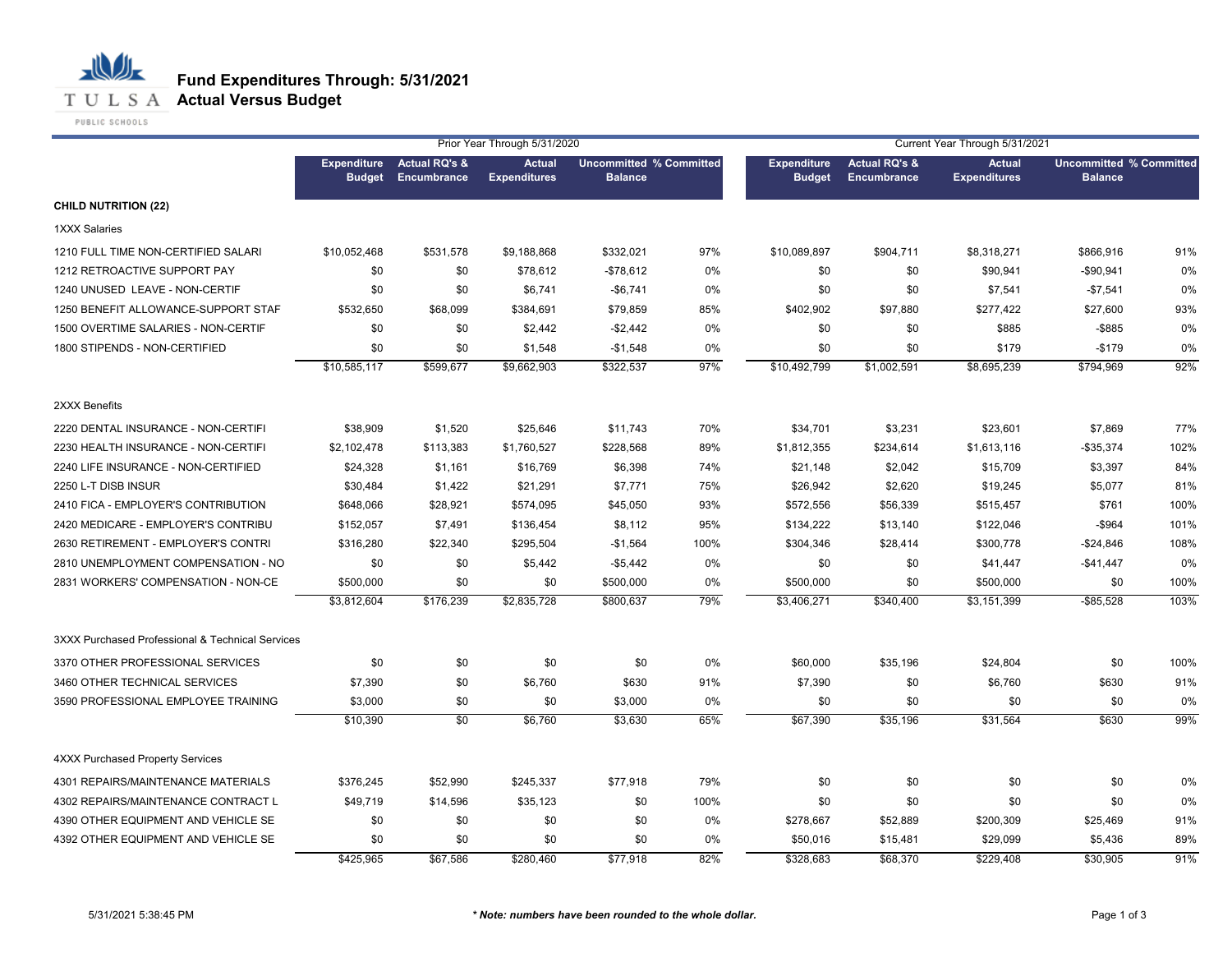

PUBLIC SCHOOLS Prior Year Through 5/31/2020 Current Year Through 5/31/2021 **Expenditure Actual RQ's &** 

|                                      |                                     |                                         | THUT TURE THIUUUJII UIU IIZUZU       |                                                  |      | OUITENT TEAT THIOUGH JIJ IIZUZT     |                                         |                                      |                |                                |  |
|--------------------------------------|-------------------------------------|-----------------------------------------|--------------------------------------|--------------------------------------------------|------|-------------------------------------|-----------------------------------------|--------------------------------------|----------------|--------------------------------|--|
|                                      | <b>Expenditure</b><br><b>Budget</b> | <b>Actual RQ's &amp;</b><br>Encumbrance | <b>Actual</b><br><b>Expenditures</b> | <b>Uncommitted % Committed</b><br><b>Balance</b> |      | <b>Expenditure</b><br><b>Budget</b> | <b>Actual RQ's &amp;</b><br>Encumbrance | <b>Actual</b><br><b>Expenditures</b> | <b>Balance</b> | <b>Uncommitted % Committed</b> |  |
| <b>CHILD NUTRITION (22)</b>          |                                     |                                         |                                      |                                                  |      |                                     |                                         |                                      |                |                                |  |
| <b>5XXX Other Purchased Services</b> |                                     |                                         |                                      |                                                  |      |                                     |                                         |                                      |                |                                |  |
| 5310 POSTAGE SERVICES                | \$1,000                             | \$0                                     | \$0                                  | \$1,000                                          | 0%   | \$1,000                             | \$0                                     | \$0                                  | \$1,000        | 0%                             |  |
| 5340 MOBILE COMM DEVICES             | \$14,899                            | \$3,319                                 | \$11,579                             | \$0                                              | 100% | \$8,849                             | \$900                                   | \$7,948                              | \$0            | 100%                           |  |
| 5400 ADVERTISING                     | \$2,000                             | \$0                                     | \$0                                  | \$2,000                                          | 0%   | \$3,400                             | \$0                                     | \$1,368                              | \$2,032        | 40%                            |  |
| 5591 PRINTING IN HOUSE               | \$21,909                            | \$0                                     | \$3,968                              | \$17,941                                         | 18%  | \$21,909                            | \$0                                     | \$5,418                              | \$16,490       | 25%                            |  |
| 5592 PRINTING CLICK CHARGES          | \$13,305                            | \$728                                   | \$3,634                              | \$8,943                                          | 33%  | \$33,100                            | \$5,083                                 | \$25,417                             | \$2,600        | 92%                            |  |
| 5700 FOOD SERRVICE MANAGEMENT        | \$8,196,251                         | \$1,623,272                             | \$6,539,564                          | \$33,414                                         | 100% | \$6,759,284                         | \$1,639,036                             | \$3,344,298                          | \$1,775,950    | 74%                            |  |
| 5810 TRAVEL IN-DISTRICT / MILEAGE    | \$26,401                            | \$0                                     | \$30,338                             | $-$3,937$                                        | 115% | \$26,401                            | \$8,783                                 | \$16,536                             | \$1,082        | 96%                            |  |
| 5820 TRAVEL OUT OF DISTRICT          | \$221                               | \$0                                     | \$0                                  | \$221                                            | 0%   | \$221                               | \$0                                     | \$0                                  | \$221          | 0%                             |  |
| 5990 OTHER PURCHASED SERVICES        | \$11,605                            | \$1,113                                 | \$10,492                             | \$0                                              | 100% | \$11,605                            | \$1,033                                 | \$10,267                             | \$305          | 97%                            |  |
|                                      | \$8,287,591                         | \$1,628,433                             | \$6,599,576                          | \$59,582                                         | 99%  | \$6,865,769                         | \$1,654,836                             | \$3,411,253                          | \$1,799,680    | 74%                            |  |
| <b>6XXX Supplies and Materials</b>   |                                     |                                         |                                      |                                                  |      |                                     |                                         |                                      |                |                                |  |
| 6111 PAPER AND COPY SUPPLIES-WAREHO  | \$4,068                             | \$0                                     | \$4,068                              | \$0                                              | 100% | \$4,568                             | \$0                                     | \$4,419                              | \$149          | 97%                            |  |
| 6112 PAPER AND COPY SUPPLIES-ONLINE  | \$4,000                             | \$0                                     | \$0                                  | \$4,000                                          | 0%   | \$4,000                             | \$0                                     | \$0                                  | \$4,000        | 0%                             |  |
| 6119 ONLINE ORDERING ENCUMBRANCE     | \$0                                 | \$10,625                                | \$0                                  | $-$10,625$                                       | 0%   | \$0                                 | \$13,028                                | \$0                                  | $-$13,028$     | 0%                             |  |
| 6170 PAPER PRODUCTS                  | \$0                                 | \$0                                     | \$0                                  | \$0                                              | 0%   | \$33,874                            | \$0                                     | \$0                                  | \$33,874       | 0%                             |  |
| 6178 KITCHEN SUPPLIES TO SITES - WH  | \$0                                 | \$0                                     | \$130,848                            | $-$130,848$                                      | 0%   | \$0                                 | \$0                                     | \$0                                  | \$0            | 0%                             |  |
| 6191 GENERAL OFFICE SUPPLIES-WAREHO  | \$496                               | \$0                                     | \$496                                | \$0                                              | 100% | \$496                               | \$0                                     | \$34                                 | \$462          | 7%                             |  |
| 6192 GENERAL OFFICE SUPPLIES-ONLINE  | \$9,028                             | \$0                                     | \$2,403                              | \$6,625                                          | 27%  | \$9,028                             | \$0                                     | \$0                                  | \$9,028        | 0%                             |  |
| 6300 FOOD AND MILK                   | \$2,007,897                         | \$90,778                                | \$1,629,826                          | \$287,293                                        | 86%  | \$0                                 | \$0                                     | \$0                                  | \$0            | 0%                             |  |
| 6301 FOOD AND MILK                   | \$53,702                            | \$0                                     | \$53,702                             | \$0                                              | 100% | \$53,702                            | \$0                                     | \$53,702                             | \$0            | 100%                           |  |
| 6302 INVENTORY CAFETERIA             | \$200,000                           | \$0                                     | \$0                                  | \$200,000                                        | 0%   | \$0                                 | \$0                                     | \$0                                  | \$0            | 0%                             |  |
| 6304 RECEIPT TIME VARIANCE - CA      | \$0                                 | \$0                                     | $-$48,402$                           | \$48,402                                         | 0%   | \$0                                 | \$0                                     | \$0                                  | \$0            | 0%                             |  |
| 6308 FOOD ISSUED TO SITES - WAREHOU  | \$0                                 | \$0                                     | \$852,156                            | $-$ \$852,156                                    | 0%   | \$0                                 | \$0                                     | \$0                                  | \$0            | 0%                             |  |
| 6309 INVENTORY ISSUED                | \$0                                 | \$0                                     | $-$942,423$                          | \$942,423                                        | 0%   | \$0                                 | \$0                                     | \$0                                  | \$0            | 0%                             |  |
| 6310 FOOD-EXCEPT PRODUCE AND BREAD   | \$399,335                           | \$1,355                                 | \$348,292                            | \$49,688                                         | 88%  | \$0                                 | \$0                                     | \$0                                  | \$0            | 0%                             |  |
| 6390 INVENTORY COMMODITIES           | \$37,698                            | \$0                                     | \$0                                  | \$37,698                                         | 0%   | \$0                                 | \$0                                     | \$0                                  | \$0            | 0%                             |  |
| 6510 APPLIANCES/FURNITURE/FIXTURES   | \$11,626                            | \$483                                   | \$4,975                              | \$6,168                                          | 47%  | \$36,010                            | \$4,724                                 | \$18,186                             | \$13,101       | 64%                            |  |
| 6530 TECHNOLOGY-RELATED EQUIPMENT    | \$59,757                            | \$1,000                                 | \$56,743                             | \$2,014                                          | 97%  | \$59,257                            | \$0                                     | \$49,565                             | \$9,693        | 84%                            |  |
| 6570 UNIFORMS                        | \$0                                 | \$0                                     | \$0                                  | \$0                                              | 0%   | \$8,000                             | \$0                                     | \$3,891                              | \$4,109        | 49%                            |  |
|                                      | \$2,787,607                         | \$104,241                               | \$2,092,685                          | \$590,682                                        | 79%  | \$208,936                           | \$17,751                                | \$129,797                            | \$61.388       | 71%                            |  |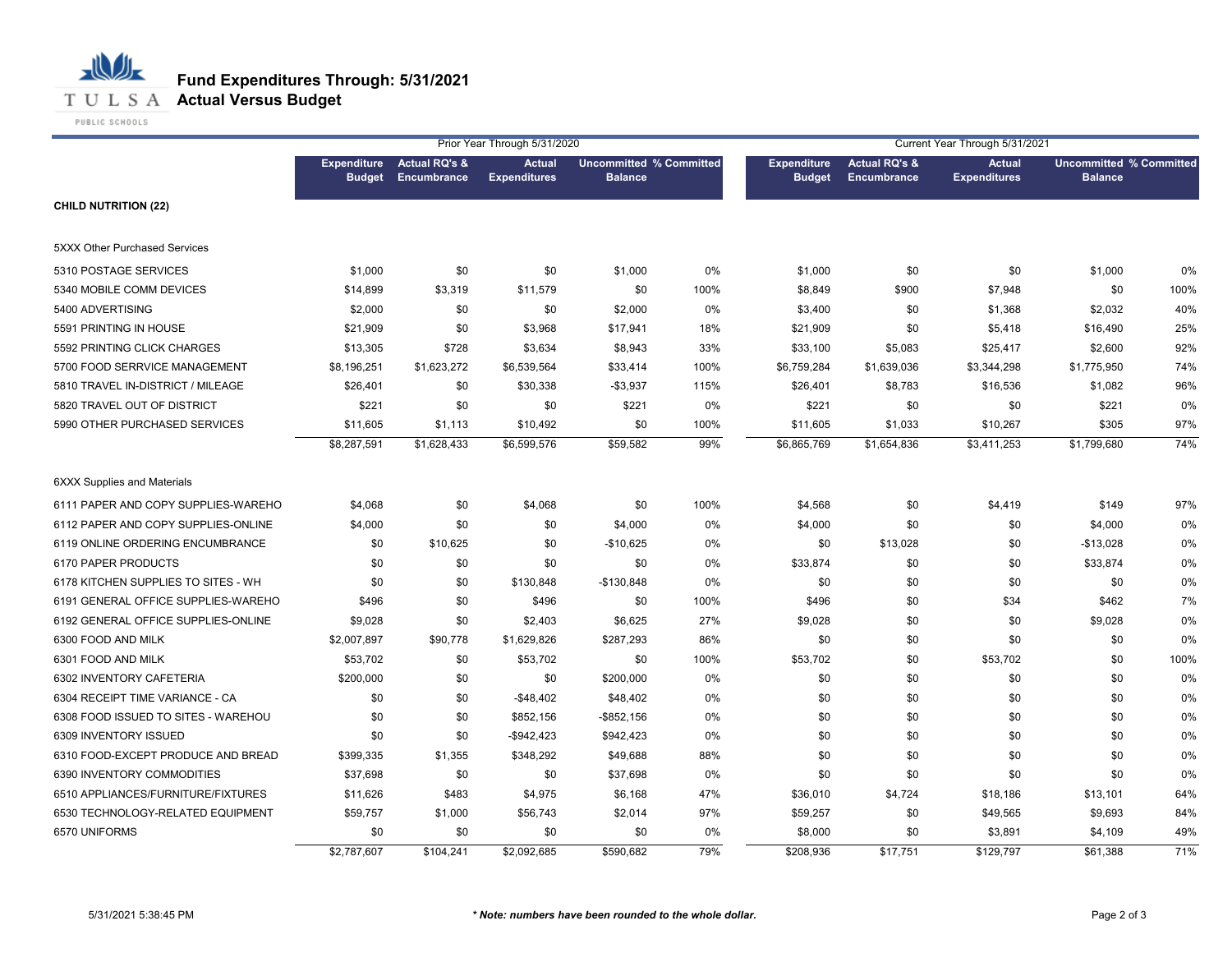

|                                      |                                     |                                         | Prior Year Through 5/31/2020         |                                                  |       | Current Year Through 5/31/2021 |                                                |                                      |                                                  |     |
|--------------------------------------|-------------------------------------|-----------------------------------------|--------------------------------------|--------------------------------------------------|-------|--------------------------------|------------------------------------------------|--------------------------------------|--------------------------------------------------|-----|
|                                      | <b>Expenditure</b><br><b>Budget</b> | <b>Actual RQ's &amp;</b><br>Encumbrance | <b>Actual</b><br><b>Expenditures</b> | <b>Uncommitted % Committed</b><br><b>Balance</b> |       | Expenditure<br><b>Budget</b>   | <b>Actual RQ's &amp;</b><br><b>Encumbrance</b> | <b>Actual</b><br><b>Expenditures</b> | <b>Uncommitted % Committed</b><br><b>Balance</b> |     |
| <b>CHILD NUTRITION (22)</b>          |                                     |                                         |                                      |                                                  |       |                                |                                                |                                      |                                                  |     |
| 7XXX Property/Equipment              |                                     |                                         |                                      |                                                  |       |                                |                                                |                                      |                                                  |     |
| 7310 APPLIANCES/FURNITURE/FIXTURES   | \$46,963                            | \$0                                     | \$38,139                             | \$8,823                                          | 81%   | \$47,599                       | \$0                                            | \$30,879                             | \$16,720                                         | 65% |
|                                      | \$46,963                            | \$0                                     | \$38,139                             | \$8,823                                          | 81%   | \$47,599                       | \$0                                            | \$30,879                             | \$16,720                                         | 65% |
| 8XXX Other Objects and Reserves      |                                     |                                         |                                      |                                                  |       |                                |                                                |                                      |                                                  |     |
| 8600 STAFF REGISTRATION AND TUITION  | \$1,173                             | \$0                                     | \$0                                  | \$1,173                                          | 0%    | \$0                            | \$0                                            | \$0                                  | \$0                                              | 0%  |
|                                      | \$1,173                             | \$0                                     | \$0                                  | \$1,173                                          | $0\%$ | \$0                            | \$0                                            | \$0                                  | \$0                                              | 0%  |
| 9XXX Other Uses of Funds             |                                     |                                         |                                      |                                                  |       |                                |                                                |                                      |                                                  |     |
| 9300 REIMBURSEMENT                   | \$1,700,000                         | \$0                                     | \$0                                  | \$1,700,000                                      | 0%    | \$0                            | \$0                                            | \$0                                  | \$0                                              | 0%  |
|                                      | \$1,700,000                         | \$0                                     | \$0                                  | \$1,700,000                                      | $0\%$ | $\overline{50}$                | \$0                                            | $\overline{50}$                      | \$0                                              | 0%  |
| <b>Total Fund Expend./Encumb/RQs</b> | \$27,657,410                        | \$2,576,176                             | \$21,516,252                         | \$3,564,983                                      | 87%   | \$21,417,447                   | \$3,119,143                                    | \$15,679,540                         | \$2,618,764                                      | 88% |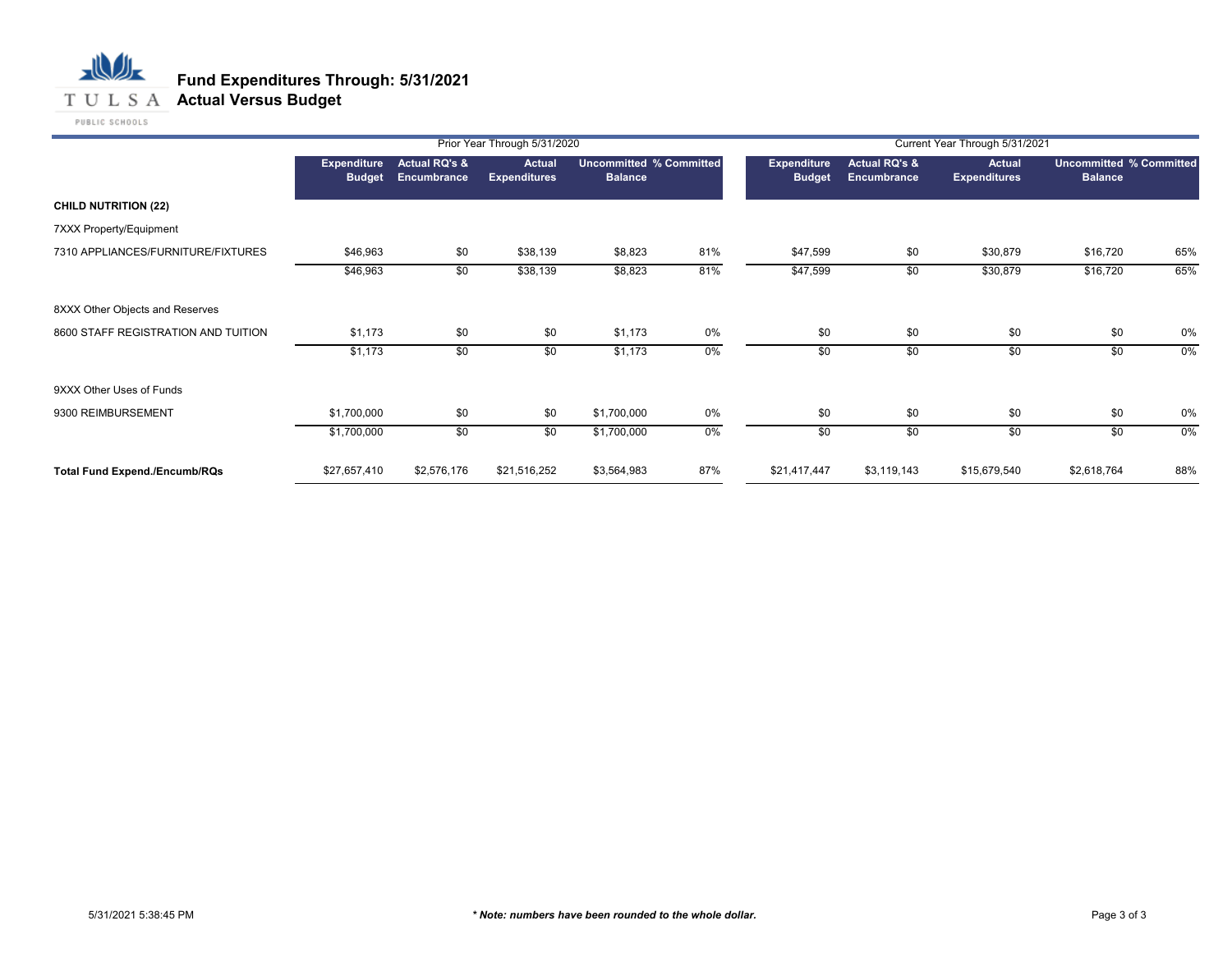

|                                     | Current Year Through 5/31/2021 |                                                |                 |                                                |             |  |  |
|-------------------------------------|--------------------------------|------------------------------------------------|-----------------|------------------------------------------------|-------------|--|--|
| <b>Project Project Description</b>  | <b>Expenditure Budget</b>      | <b>Actual RQ's &amp;</b><br><b>Encumbrance</b> |                 | <b>Actual Expenditures</b> Uncommitted Balance | % Committed |  |  |
| 30 - BOND BALANCING FUND            |                                |                                                |                 |                                                |             |  |  |
| 0000 UNRESTRICTED FUNDS             | \$2,852,520                    | \$0                                            | \$0             | \$2,852,520                                    | 0%          |  |  |
| SUM OF FUND 30                      | \$2,852,520                    | $\overline{50}$                                | $\overline{50}$ | \$2,852,520                                    | $0\%$       |  |  |
|                                     |                                |                                                |                 |                                                |             |  |  |
| 31 - BOND FUND - 2021A              |                                |                                                |                 |                                                |             |  |  |
| 1110 BOND CLASSROOM TEXTBOOKS       | \$1,122,853                    | \$0                                            | \$0             | \$1,122,853                                    | $0\%$       |  |  |
| 1111 BOND READING AND STEM MATERIAL | \$825,000                      | \$0                                            | \$0             | \$825,000                                      | 0%          |  |  |
| 1119 BOND CLASSROOM MANAGEMENT FEES | \$343,698                      | \$206,901                                      | \$52,970        | \$83,827                                       | 76%         |  |  |
| 1130 BOND CLASSROOM FURNITURE / FIX | \$300,000                      | \$115,923                                      | \$7,655         | \$176,422                                      | 41%         |  |  |
| 1169 CLASSROOM COMPUTERS            | \$2,148,449                    | \$675,535                                      | \$0             | \$1,472,914                                    | 31%         |  |  |
| 1173 BOND SYSTEMS UPGRADES, PHONE,  | \$750,000                      | \$427,641                                      | \$0             | \$322,359                                      | 57%         |  |  |
| 1200 FACILITIES - BOND              | \$121,190                      | \$33,091                                       | \$86,353        | \$1,746                                        | 99%         |  |  |
| 1210 BOND-CONSTRUCTION BUILDING ADD | \$1,098,037                    | \$121,906                                      | \$976,131       | \$0                                            | 100%        |  |  |
| 1219 BOND MANAGEMENT FEES           | \$646,199                      | \$226,206                                      | \$152,307       | \$267,686                                      | 59%         |  |  |
| 1230 BOND-BLDG RENOVATIONS          | \$3,622,315                    | \$3,113,577                                    | \$508,738       | \$0                                            | 100%        |  |  |
| 1231 BOND-ACCESSIBILITY             | \$84,346                       | \$84,346                                       | \$0             | \$0                                            | 100%        |  |  |
| 1250 BOND-P.E. UPGRADES             | \$8,917,913                    | \$8,901,985                                    | \$15,928        | \$0                                            | 100%        |  |  |
| 1410 BOND SCHOOL BUSES / ROUTE MAIN | \$517,792                      | \$0                                            | \$517,792       | \$0                                            | 100%        |  |  |
| 1419 BOND TRANSPORTATION MANAGEMENT | \$2,208                        | \$0                                            | \$2,208         | \$0                                            | 100%        |  |  |
| 1519 BOND LIBRARY MANAGEMENT FEES   | \$2,123                        | \$0                                            | \$2,123         | \$0                                            | 100%        |  |  |
| <b>1527 LIBRARY MATERIAL</b>        | \$497,877                      | \$0                                            | \$0             | \$497,877                                      | $0\%$       |  |  |
| SUM OF FUND 31                      | \$21,000,000                   | \$13,907,108                                   | \$2,322,206     | \$4,770,686                                    | 77%         |  |  |
| 32 - BOND FUND - 2018B              |                                |                                                |                 |                                                |             |  |  |
| 1110 BOND CLASSROOM TEXTBOOKS       | \$5,537                        | \$0                                            | \$5,537         | \$0                                            | 100%        |  |  |
| 1133 BOND FINE ARTS: UNIFORMS, EQUI | \$8,921                        | \$0                                            | \$8,921         | \$0                                            | 100%        |  |  |
| 1136 BOND PE / HEALTH EDUCATION EQU | \$1,078                        | \$0                                            | \$1,078         | \$0                                            | 100%        |  |  |
| 1173 BOND SYSTEMS UPGRADES, PHONE,  | \$240                          | \$0                                            | \$240           | \$0                                            | 100%        |  |  |
| <b>1527 LIBRARY MATERIAL</b>        | \$0                            | \$0                                            | \$0             | \$0                                            | #DIV/0!     |  |  |
| SUM OF FUND 32                      | \$15,775                       | \$0                                            | \$15,775        | $\overline{50}$                                | 100%        |  |  |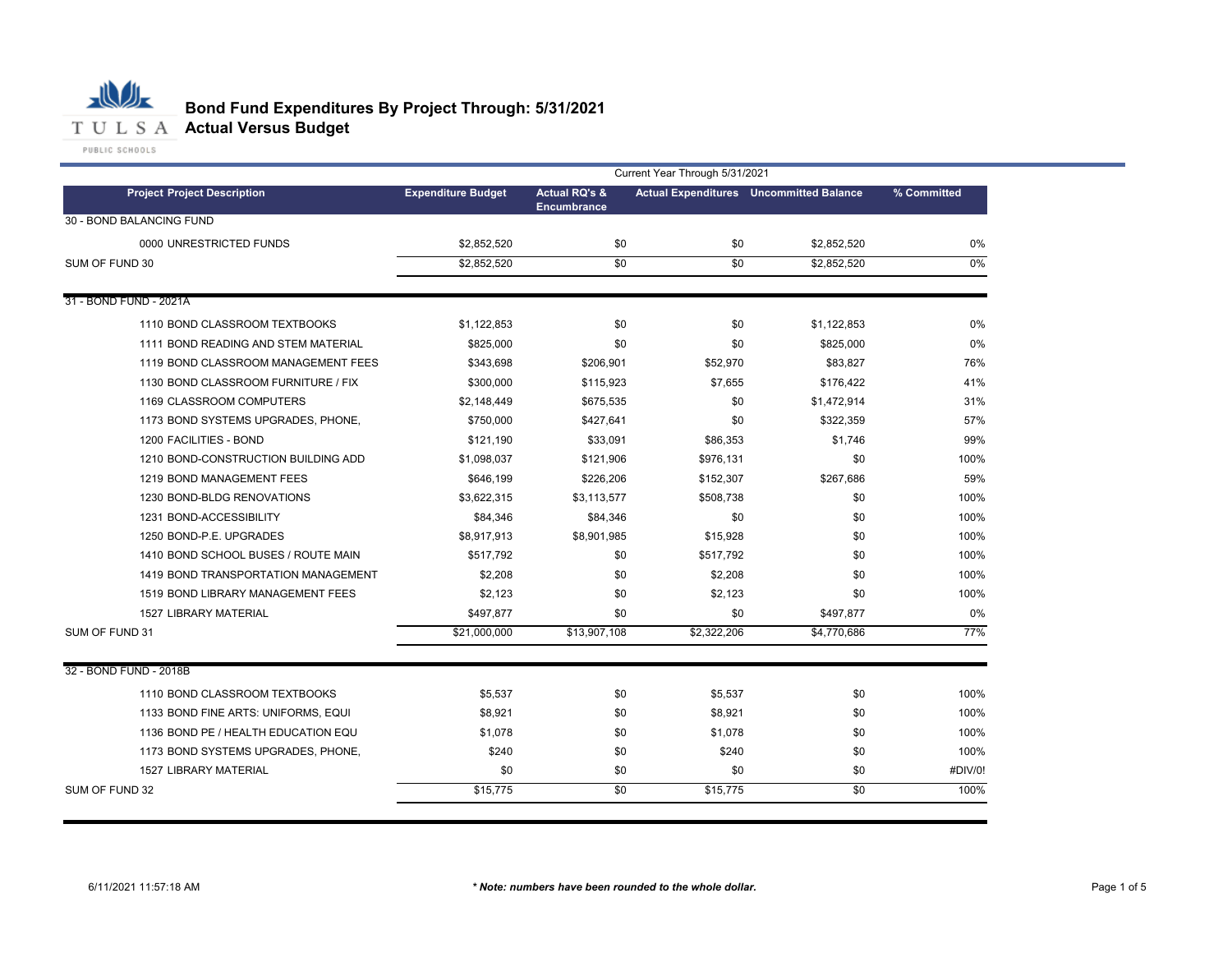

# **Bond Fund Expenditures By Project Through: 5/31/2021**

| Current Year Through 5/31/2021      |                           |                          |           |                                                |             |
|-------------------------------------|---------------------------|--------------------------|-----------|------------------------------------------------|-------------|
| <b>Project Project Description</b>  | <b>Expenditure Budget</b> | <b>Actual RQ's &amp;</b> |           | <b>Actual Expenditures</b> Uncommitted Balance | % Committed |
| 33 - BOND FUND - 2018C              |                           | <b>Encumbrance</b>       |           |                                                |             |
| 1111 BOND READING AND STEM MATERIAL | \$21,403                  | \$0                      | \$21,403  | \$0                                            | 100%        |
| 1139 BOND SCIENCE SAFETY EQUIPMENT  | \$3,600                   | \$0                      | \$3,600   | \$0                                            | 100%        |
| 1146 DESKTOP & APP VIRTUALIZATION   | \$186,405                 | \$0                      | \$186,405 | \$0                                            | 100%        |
| 1171 PROFESSIONAL DEVELOPMENT       | \$10,000                  | \$0                      | \$10,000  | \$0                                            | 100%        |
| 1173 BOND SYSTEMS UPGRADES, PHONE,  | \$33,018                  | \$0                      | \$33,018  | \$0                                            | 100%        |
| 1177 INSTRUCTIONAL LEARNING RESOURC | \$31,752                  | \$0                      | \$31,752  | \$0                                            | 100%        |
| SUM OF FUND 33                      | \$286,178                 | \$0                      | \$286,178 | \$0                                            | 100%        |
|                                     |                           |                          |           |                                                |             |
| 34 - BOND FUND - 2019A              |                           |                          |           |                                                |             |
| 1111 BOND READING AND STEM MATERIAL | \$559,858                 | \$0                      | \$559,858 | \$0                                            | 100%        |
| 1135 BOND AUDITORIUM REMODEL        | \$226                     | \$0                      | \$226     | \$0                                            | 100%        |
| 1136 BOND PE / HEALTH EDUCATION EQU | $-$1,078$                 | \$0                      | $-$1,078$ | \$0                                            | 100%        |
| 1139 BOND SCIENCE SAFETY EQUIPMENT  | $-$ \$647                 | \$0                      | $-$647$   | \$0                                            | 100%        |
| 1145 BOND 21ST CENTURY CLASSROOM TE | \$871                     | \$0                      | \$871     | \$0                                            | 100%        |
| 1147 MANAGED PRINT SERVICE          | \$18,000                  | \$0                      | \$18,000  | \$0                                            | 100%        |
| 1173 BOND SYSTEMS UPGRADES, PHONE,  | \$4,813                   | \$0                      | \$4,813   | \$0                                            | 100%        |
| 1180 BOND UPGRADE POOL LOCKER ROOMS | \$172,022                 | \$0                      | \$172,022 | \$0                                            | 100%        |
| 1200 FACILITIES - BOND              | \$11,166                  | \$0                      | \$11,166  | \$0                                            | 100%        |
| 1219 BOND MANAGEMENT FEES           | \$7,183                   | \$0                      | \$7,183   | \$0                                            | 100%        |
| SUM OF FUND 34                      | \$772,414                 | \$0                      | \$772,414 | \$0                                            | 100%        |
|                                     |                           |                          |           |                                                |             |
| 35 - BOND FUND - 2019B              |                           |                          |           |                                                |             |
| 1110 BOND CLASSROOM TEXTBOOKS       | \$153,415                 | \$0                      | \$153,415 | \$0                                            | 100%        |
| 1111 BOND READING AND STEM MATERIAL | \$357,647                 | \$0                      | \$356,702 | \$945                                          | 100%        |
| 1133 BOND FINE ARTS: UNIFORMS, EQUI | \$286,532                 | \$0                      | \$277,611 | \$8,921                                        | 97%         |
| 1135 BOND AUDITORIUM REMODEL        | \$39,295                  | \$0                      | \$39,295  | \$0                                            | 100%        |
| 1139 BOND SCIENCE SAFETY EQUIPMENT  | \$8,823                   | \$0                      | \$8,823   | \$0                                            | 100%        |
| 1145 BOND 21ST CENTURY CLASSROOM TE | \$57,975                  | \$568                    | \$34,748  | \$22,659                                       | 61%         |
| 1169 CLASSROOM COMPUTERS            | \$182,072                 | \$3,537                  | \$158,160 | \$20,375                                       | 89%         |
| 1180 BOND UPGRADE POOL LOCKER ROOMS | \$117,310                 | \$12                     | \$117,298 | \$0                                            | 100%        |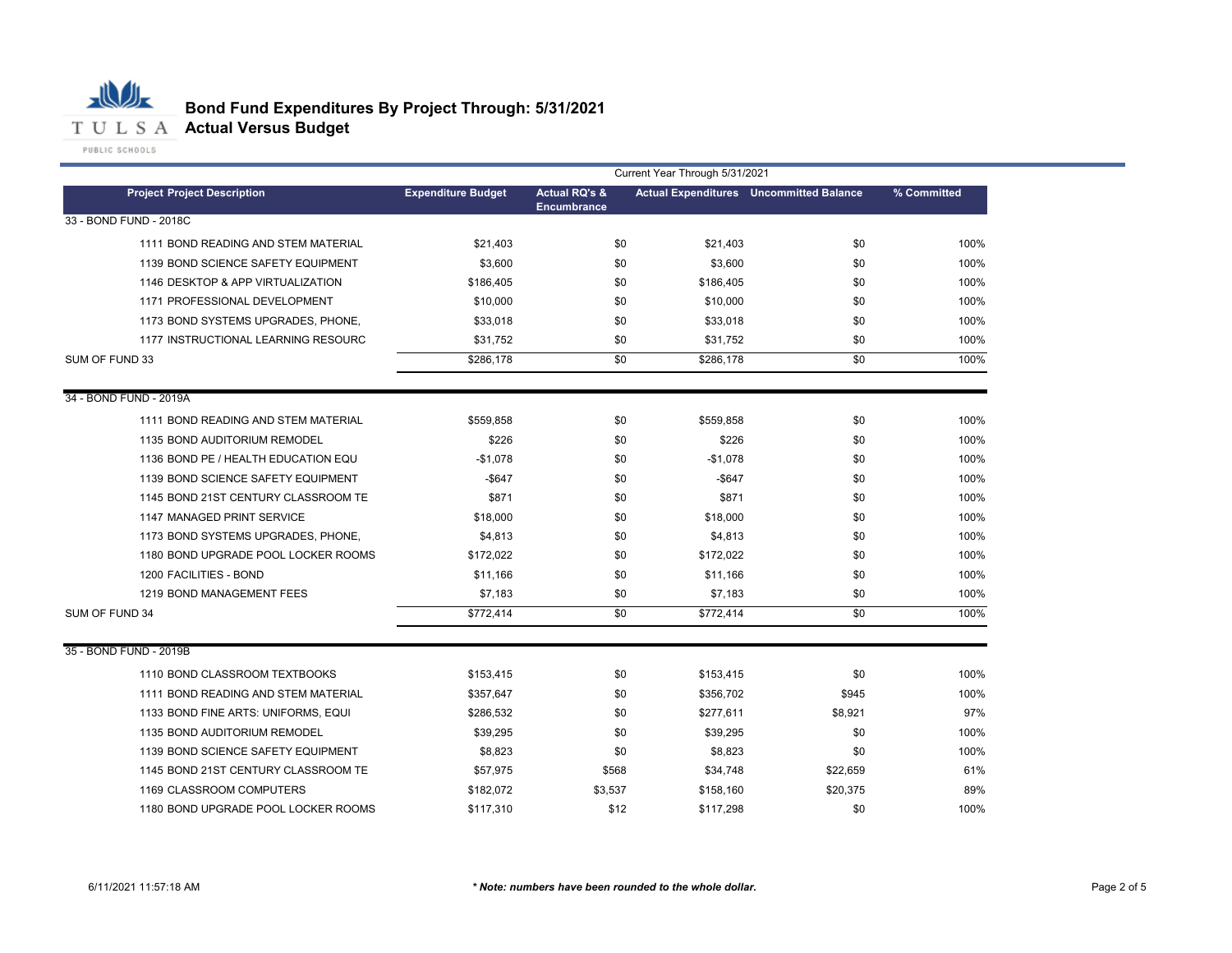

| <b>Actual RQ's &amp;</b><br><b>Project Project Description</b><br><b>Expenditure Budget</b><br><b>Actual Expenditures</b> Uncommitted Balance<br>% Committed<br><b>Encumbrance</b><br>1200 FACILITIES - BOND<br>\$129.383<br>\$0<br>\$129,383<br>\$0<br>1215 BOND-ENERGY MANAGEMENT FEES<br>\$113,051<br>$-$1,295$<br>\$113,051<br>\$1,295<br>\$9,728<br>\$0<br>\$9,728<br>1219 BOND MANAGEMENT FEES<br>\$0<br>\$7,890<br>\$0<br>1410 BOND SCHOOL BUSES / ROUTE MAIN<br>\$7,890<br>\$0<br>\$0<br>\$0<br>1522 BOND LIBRARY CONSTRUCTION<br>\$96,767<br>\$96,767<br>1527 LIBRARY MATERIAL<br>\$675,394<br>\$14,567<br>\$651,100<br>\$9,728<br>\$2,235,281<br>\$2,153,970<br>\$17,388<br>\$63,923<br>\$429,823<br>\$0<br>\$107,140<br>\$322,683<br>1146 DESKTOP & APP VIRTUALIZATION<br>\$172,397<br>\$58,182<br>1169 CLASSROOM COMPUTERS<br>\$77,751<br>\$36,464<br>\$250,000<br>\$0<br>\$250,000<br>1171 PROFESSIONAL DEVELOPMENT<br>\$0<br>1172 BOND TECHNOLOGY INFRASTRUCTURE<br>\$2,001,926<br>\$12,337<br>\$1,760,593<br>\$228,996<br>1173 BOND SYSTEMS UPGRADES, PHONE,<br>\$509,913<br>\$169,976<br>\$331,103<br>\$8,834<br>99%<br>1177 INSTRUCTIONAL LEARNING RESOURC<br>\$918,398<br>\$12,000<br>\$895,451<br>\$10,947<br>\$4,282,457<br>\$272,064<br>\$3,130,751<br>\$879,642<br>\$182,840<br>\$19,200<br>\$19,530<br>1110 BOND CLASSROOM TEXTBOOKS<br>\$144,110<br>\$49<br>\$58,895<br>1111 BOND READING AND STEM MATERIAL<br>\$611,756<br>\$552,813<br>1119 BOND CLASSROOM MANAGEMENT FEES<br>\$225,727<br>\$316<br>\$217,304<br>\$8,107<br>1130 BOND CLASSROOM FURNITURE / FIX<br>\$431,838<br>\$68,540<br>\$320,320<br>\$42,978<br>\$200<br>\$0<br>\$200<br>1133 BOND FINE ARTS: UNIFORMS, EQUI<br>\$0<br>$-$226$<br>\$6,113<br>$-4%$<br>1135 BOND AUDITORIUM REMODEL<br>\$5,887<br>\$0<br>1136 BOND PE / HEALTH EDUCATION EQU<br>\$159,779<br>\$0<br>\$0<br>\$159,779<br>0%<br>1139 BOND SCIENCE SAFETY EQUIPMENT<br>\$0<br>\$0<br>$-$1,748$<br>\$1,748<br>\$77<br>99%<br>1145 BOND 21ST CENTURY CLASSROOM TE<br>\$103,563<br>\$750<br>\$104,391<br>98%<br>1147 MANAGED PRINT SERVICE<br>\$375,067<br>\$20,547<br>\$345,711<br>\$8,810<br>\$2,003,349<br>\$0<br>\$3,873,649<br>$-$1,870,300$<br>1169 CLASSROOM COMPUTERS<br>\$1,085<br>1180 BOND UPGRADE POOL LOCKER ROOMS<br>\$439,633<br>\$0<br>\$438,548<br>1200 FACILITIES - BOND<br>\$12,694<br>\$4,421<br>\$829<br>\$7,445 |                        | Current Year Through 5/31/2021 |  |  |  |      |
|-----------------------------------------------------------------------------------------------------------------------------------------------------------------------------------------------------------------------------------------------------------------------------------------------------------------------------------------------------------------------------------------------------------------------------------------------------------------------------------------------------------------------------------------------------------------------------------------------------------------------------------------------------------------------------------------------------------------------------------------------------------------------------------------------------------------------------------------------------------------------------------------------------------------------------------------------------------------------------------------------------------------------------------------------------------------------------------------------------------------------------------------------------------------------------------------------------------------------------------------------------------------------------------------------------------------------------------------------------------------------------------------------------------------------------------------------------------------------------------------------------------------------------------------------------------------------------------------------------------------------------------------------------------------------------------------------------------------------------------------------------------------------------------------------------------------------------------------------------------------------------------------------------------------------------------------------------------------------------------------------------------------------------------------------------------------------------------------------------------------------------------------------------------------------------------------------------------------------------------------------------------------------------------------------------------------------------------------------------------------------------------------------|------------------------|--------------------------------|--|--|--|------|
|                                                                                                                                                                                                                                                                                                                                                                                                                                                                                                                                                                                                                                                                                                                                                                                                                                                                                                                                                                                                                                                                                                                                                                                                                                                                                                                                                                                                                                                                                                                                                                                                                                                                                                                                                                                                                                                                                                                                                                                                                                                                                                                                                                                                                                                                                                                                                                                               |                        |                                |  |  |  |      |
|                                                                                                                                                                                                                                                                                                                                                                                                                                                                                                                                                                                                                                                                                                                                                                                                                                                                                                                                                                                                                                                                                                                                                                                                                                                                                                                                                                                                                                                                                                                                                                                                                                                                                                                                                                                                                                                                                                                                                                                                                                                                                                                                                                                                                                                                                                                                                                                               |                        |                                |  |  |  | 100% |
|                                                                                                                                                                                                                                                                                                                                                                                                                                                                                                                                                                                                                                                                                                                                                                                                                                                                                                                                                                                                                                                                                                                                                                                                                                                                                                                                                                                                                                                                                                                                                                                                                                                                                                                                                                                                                                                                                                                                                                                                                                                                                                                                                                                                                                                                                                                                                                                               |                        |                                |  |  |  | 99%  |
|                                                                                                                                                                                                                                                                                                                                                                                                                                                                                                                                                                                                                                                                                                                                                                                                                                                                                                                                                                                                                                                                                                                                                                                                                                                                                                                                                                                                                                                                                                                                                                                                                                                                                                                                                                                                                                                                                                                                                                                                                                                                                                                                                                                                                                                                                                                                                                                               |                        |                                |  |  |  | 100% |
|                                                                                                                                                                                                                                                                                                                                                                                                                                                                                                                                                                                                                                                                                                                                                                                                                                                                                                                                                                                                                                                                                                                                                                                                                                                                                                                                                                                                                                                                                                                                                                                                                                                                                                                                                                                                                                                                                                                                                                                                                                                                                                                                                                                                                                                                                                                                                                                               |                        |                                |  |  |  | 100% |
|                                                                                                                                                                                                                                                                                                                                                                                                                                                                                                                                                                                                                                                                                                                                                                                                                                                                                                                                                                                                                                                                                                                                                                                                                                                                                                                                                                                                                                                                                                                                                                                                                                                                                                                                                                                                                                                                                                                                                                                                                                                                                                                                                                                                                                                                                                                                                                                               |                        |                                |  |  |  | 100% |
|                                                                                                                                                                                                                                                                                                                                                                                                                                                                                                                                                                                                                                                                                                                                                                                                                                                                                                                                                                                                                                                                                                                                                                                                                                                                                                                                                                                                                                                                                                                                                                                                                                                                                                                                                                                                                                                                                                                                                                                                                                                                                                                                                                                                                                                                                                                                                                                               |                        |                                |  |  |  | 99%  |
|                                                                                                                                                                                                                                                                                                                                                                                                                                                                                                                                                                                                                                                                                                                                                                                                                                                                                                                                                                                                                                                                                                                                                                                                                                                                                                                                                                                                                                                                                                                                                                                                                                                                                                                                                                                                                                                                                                                                                                                                                                                                                                                                                                                                                                                                                                                                                                                               | SUM OF FUND 35         |                                |  |  |  | 97%  |
|                                                                                                                                                                                                                                                                                                                                                                                                                                                                                                                                                                                                                                                                                                                                                                                                                                                                                                                                                                                                                                                                                                                                                                                                                                                                                                                                                                                                                                                                                                                                                                                                                                                                                                                                                                                                                                                                                                                                                                                                                                                                                                                                                                                                                                                                                                                                                                                               | 36 - BOND FUND - 2019C |                                |  |  |  |      |
|                                                                                                                                                                                                                                                                                                                                                                                                                                                                                                                                                                                                                                                                                                                                                                                                                                                                                                                                                                                                                                                                                                                                                                                                                                                                                                                                                                                                                                                                                                                                                                                                                                                                                                                                                                                                                                                                                                                                                                                                                                                                                                                                                                                                                                                                                                                                                                                               |                        |                                |  |  |  | 25%  |
|                                                                                                                                                                                                                                                                                                                                                                                                                                                                                                                                                                                                                                                                                                                                                                                                                                                                                                                                                                                                                                                                                                                                                                                                                                                                                                                                                                                                                                                                                                                                                                                                                                                                                                                                                                                                                                                                                                                                                                                                                                                                                                                                                                                                                                                                                                                                                                                               |                        |                                |  |  |  | 66%  |
|                                                                                                                                                                                                                                                                                                                                                                                                                                                                                                                                                                                                                                                                                                                                                                                                                                                                                                                                                                                                                                                                                                                                                                                                                                                                                                                                                                                                                                                                                                                                                                                                                                                                                                                                                                                                                                                                                                                                                                                                                                                                                                                                                                                                                                                                                                                                                                                               |                        |                                |  |  |  | 0%   |
|                                                                                                                                                                                                                                                                                                                                                                                                                                                                                                                                                                                                                                                                                                                                                                                                                                                                                                                                                                                                                                                                                                                                                                                                                                                                                                                                                                                                                                                                                                                                                                                                                                                                                                                                                                                                                                                                                                                                                                                                                                                                                                                                                                                                                                                                                                                                                                                               |                        |                                |  |  |  | 89%  |
|                                                                                                                                                                                                                                                                                                                                                                                                                                                                                                                                                                                                                                                                                                                                                                                                                                                                                                                                                                                                                                                                                                                                                                                                                                                                                                                                                                                                                                                                                                                                                                                                                                                                                                                                                                                                                                                                                                                                                                                                                                                                                                                                                                                                                                                                                                                                                                                               |                        |                                |  |  |  | 98%  |
|                                                                                                                                                                                                                                                                                                                                                                                                                                                                                                                                                                                                                                                                                                                                                                                                                                                                                                                                                                                                                                                                                                                                                                                                                                                                                                                                                                                                                                                                                                                                                                                                                                                                                                                                                                                                                                                                                                                                                                                                                                                                                                                                                                                                                                                                                                                                                                                               |                        |                                |  |  |  |      |
|                                                                                                                                                                                                                                                                                                                                                                                                                                                                                                                                                                                                                                                                                                                                                                                                                                                                                                                                                                                                                                                                                                                                                                                                                                                                                                                                                                                                                                                                                                                                                                                                                                                                                                                                                                                                                                                                                                                                                                                                                                                                                                                                                                                                                                                                                                                                                                                               | SUM OF FUND 36         |                                |  |  |  | 79%  |
|                                                                                                                                                                                                                                                                                                                                                                                                                                                                                                                                                                                                                                                                                                                                                                                                                                                                                                                                                                                                                                                                                                                                                                                                                                                                                                                                                                                                                                                                                                                                                                                                                                                                                                                                                                                                                                                                                                                                                                                                                                                                                                                                                                                                                                                                                                                                                                                               | 37 - BOND FUND - 2020A |                                |  |  |  |      |
|                                                                                                                                                                                                                                                                                                                                                                                                                                                                                                                                                                                                                                                                                                                                                                                                                                                                                                                                                                                                                                                                                                                                                                                                                                                                                                                                                                                                                                                                                                                                                                                                                                                                                                                                                                                                                                                                                                                                                                                                                                                                                                                                                                                                                                                                                                                                                                                               |                        |                                |  |  |  | 89%  |
|                                                                                                                                                                                                                                                                                                                                                                                                                                                                                                                                                                                                                                                                                                                                                                                                                                                                                                                                                                                                                                                                                                                                                                                                                                                                                                                                                                                                                                                                                                                                                                                                                                                                                                                                                                                                                                                                                                                                                                                                                                                                                                                                                                                                                                                                                                                                                                                               |                        |                                |  |  |  | 90%  |
|                                                                                                                                                                                                                                                                                                                                                                                                                                                                                                                                                                                                                                                                                                                                                                                                                                                                                                                                                                                                                                                                                                                                                                                                                                                                                                                                                                                                                                                                                                                                                                                                                                                                                                                                                                                                                                                                                                                                                                                                                                                                                                                                                                                                                                                                                                                                                                                               |                        |                                |  |  |  | 96%  |
|                                                                                                                                                                                                                                                                                                                                                                                                                                                                                                                                                                                                                                                                                                                                                                                                                                                                                                                                                                                                                                                                                                                                                                                                                                                                                                                                                                                                                                                                                                                                                                                                                                                                                                                                                                                                                                                                                                                                                                                                                                                                                                                                                                                                                                                                                                                                                                                               |                        |                                |  |  |  | 90%  |
|                                                                                                                                                                                                                                                                                                                                                                                                                                                                                                                                                                                                                                                                                                                                                                                                                                                                                                                                                                                                                                                                                                                                                                                                                                                                                                                                                                                                                                                                                                                                                                                                                                                                                                                                                                                                                                                                                                                                                                                                                                                                                                                                                                                                                                                                                                                                                                                               |                        |                                |  |  |  | 0%   |
|                                                                                                                                                                                                                                                                                                                                                                                                                                                                                                                                                                                                                                                                                                                                                                                                                                                                                                                                                                                                                                                                                                                                                                                                                                                                                                                                                                                                                                                                                                                                                                                                                                                                                                                                                                                                                                                                                                                                                                                                                                                                                                                                                                                                                                                                                                                                                                                               |                        |                                |  |  |  |      |
|                                                                                                                                                                                                                                                                                                                                                                                                                                                                                                                                                                                                                                                                                                                                                                                                                                                                                                                                                                                                                                                                                                                                                                                                                                                                                                                                                                                                                                                                                                                                                                                                                                                                                                                                                                                                                                                                                                                                                                                                                                                                                                                                                                                                                                                                                                                                                                                               |                        |                                |  |  |  |      |
|                                                                                                                                                                                                                                                                                                                                                                                                                                                                                                                                                                                                                                                                                                                                                                                                                                                                                                                                                                                                                                                                                                                                                                                                                                                                                                                                                                                                                                                                                                                                                                                                                                                                                                                                                                                                                                                                                                                                                                                                                                                                                                                                                                                                                                                                                                                                                                                               |                        |                                |  |  |  | 0%   |
|                                                                                                                                                                                                                                                                                                                                                                                                                                                                                                                                                                                                                                                                                                                                                                                                                                                                                                                                                                                                                                                                                                                                                                                                                                                                                                                                                                                                                                                                                                                                                                                                                                                                                                                                                                                                                                                                                                                                                                                                                                                                                                                                                                                                                                                                                                                                                                                               |                        |                                |  |  |  |      |
|                                                                                                                                                                                                                                                                                                                                                                                                                                                                                                                                                                                                                                                                                                                                                                                                                                                                                                                                                                                                                                                                                                                                                                                                                                                                                                                                                                                                                                                                                                                                                                                                                                                                                                                                                                                                                                                                                                                                                                                                                                                                                                                                                                                                                                                                                                                                                                                               |                        |                                |  |  |  |      |
|                                                                                                                                                                                                                                                                                                                                                                                                                                                                                                                                                                                                                                                                                                                                                                                                                                                                                                                                                                                                                                                                                                                                                                                                                                                                                                                                                                                                                                                                                                                                                                                                                                                                                                                                                                                                                                                                                                                                                                                                                                                                                                                                                                                                                                                                                                                                                                                               |                        |                                |  |  |  | 193% |
|                                                                                                                                                                                                                                                                                                                                                                                                                                                                                                                                                                                                                                                                                                                                                                                                                                                                                                                                                                                                                                                                                                                                                                                                                                                                                                                                                                                                                                                                                                                                                                                                                                                                                                                                                                                                                                                                                                                                                                                                                                                                                                                                                                                                                                                                                                                                                                                               |                        |                                |  |  |  | 100% |
|                                                                                                                                                                                                                                                                                                                                                                                                                                                                                                                                                                                                                                                                                                                                                                                                                                                                                                                                                                                                                                                                                                                                                                                                                                                                                                                                                                                                                                                                                                                                                                                                                                                                                                                                                                                                                                                                                                                                                                                                                                                                                                                                                                                                                                                                                                                                                                                               |                        |                                |  |  |  | 93%  |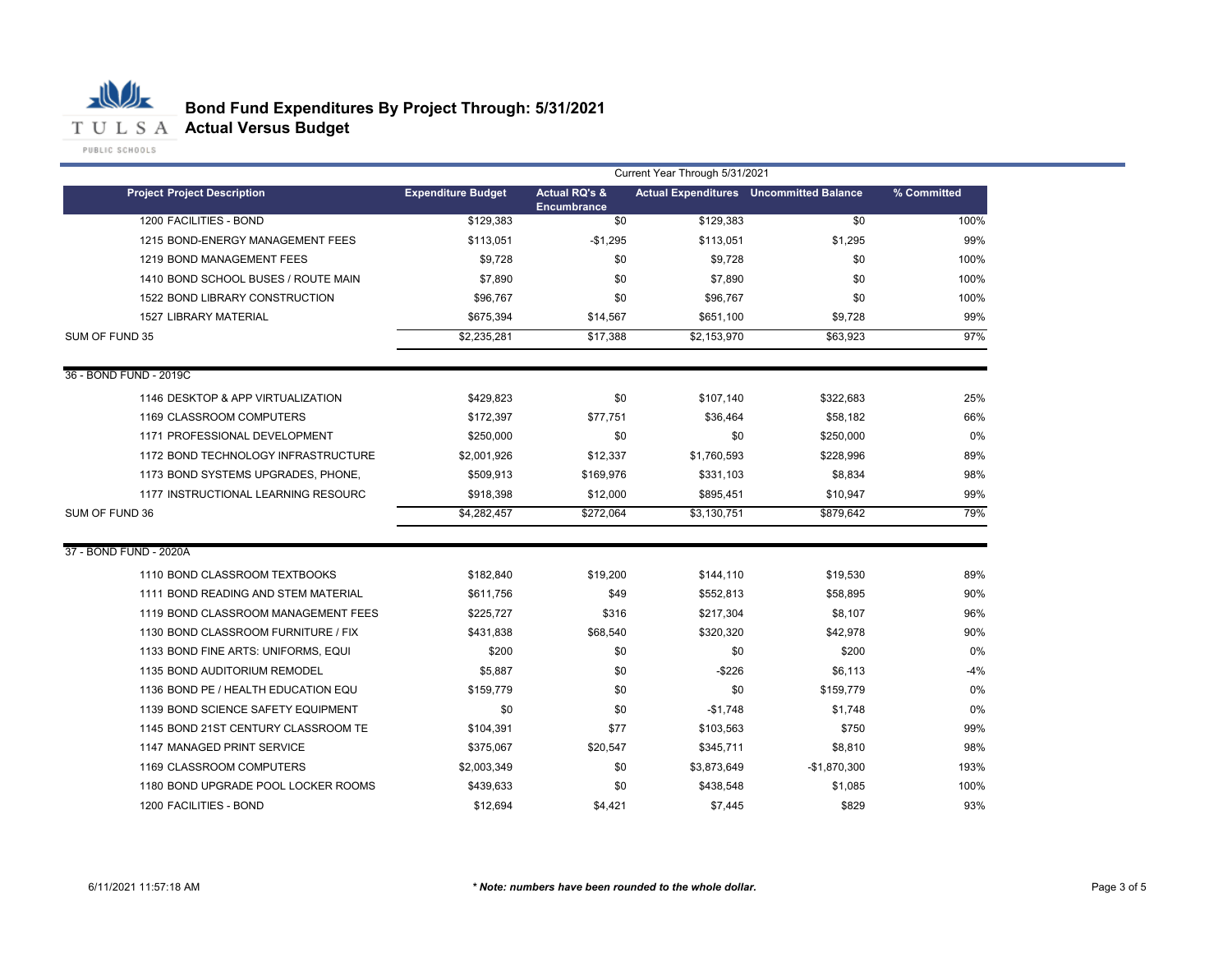

|                                     | Current Year Through 5/31/2021 |                                                |              |                                                |             |  |
|-------------------------------------|--------------------------------|------------------------------------------------|--------------|------------------------------------------------|-------------|--|
| <b>Project Project Description</b>  | <b>Expenditure Budget</b>      | <b>Actual RQ's &amp;</b><br><b>Encumbrance</b> |              | <b>Actual Expenditures</b> Uncommitted Balance | % Committed |  |
| 1210 BOND-CONSTRUCTION BUILDING ADD | \$12,000                       | \$0                                            | \$12,000     | \$0                                            | 100%        |  |
| 1215 BOND-ENERGY MANAGEMENT FEES    | \$235,531                      | \$116,758                                      | \$82,379     | \$36,394                                       | 85%         |  |
| 1219 BOND MANAGEMENT FEES           | \$252.470                      | \$2,248                                        | \$245.890    | \$4,333                                        | 98%         |  |
| 1230 BOND-BLDG RENOVATIONS          | \$1,037,111                    | \$0                                            | \$1,037,111  | \$0                                            | 100%        |  |
| 1231 BOND-ACCESSIBILITY             | \$229,836                      | \$0                                            | \$229,836    | \$0                                            | 100%        |  |
| 1250 BOND-P.E. UPGRADES             | \$180,000                      | \$0                                            | \$180,000    | \$0                                            | 100%        |  |
| 1522 BOND LIBRARY CONSTRUCTION      | \$113,622                      | \$103,497                                      | \$10,125     | \$0                                            | 100%        |  |
| SUM OF FUND 37                      | \$6,613,732                    | \$335,653                                      | \$7,798,829  | $-$1,520,750$                                  | 123%        |  |
| 38 - BOND FUND - 2020B              |                                |                                                |              |                                                |             |  |
| 1110 BOND CLASSROOM TEXTBOOKS       | \$1,195,298                    | \$1,182,765                                    | \$770        | \$11,763                                       | 99%         |  |
| 1111 BOND READING AND STEM MATERIAL | \$865,631                      | \$649,404                                      | \$184,910    | \$31,317                                       | 96%         |  |
| 1119 BOND CLASSROOM MANAGEMENT FEES | \$297,886                      | \$1,734                                        | \$289,855    | \$6,297                                        | 98%         |  |
| 1130 BOND CLASSROOM FURNITURE / FIX | \$610,467                      | \$184,184                                      | \$296,427    | \$129,856                                      | 79%         |  |
| 1133 BOND FINE ARTS: UNIFORMS, EQUI | \$370,058                      | \$26,165                                       | \$12,379     | \$331,514                                      | 10%         |  |
| 1135 BOND AUDITORIUM REMODEL        | \$314,792                      | \$144,956                                      | \$105,807    | \$64,029                                       | 80%         |  |
| 1139 BOND SCIENCE SAFETY EQUIPMENT  | \$54,301                       | \$1,300                                        | \$3,139      | \$49,862                                       | 8%          |  |
| 1145 BOND 21ST CENTURY CLASSROOM TE | \$1,371,472                    | \$23,142                                       | \$1,291,190  | \$57,140                                       | 96%         |  |
| 1147 MANAGED PRINT SERVICE          | \$552,374                      | \$287,072                                      | \$253,774    | \$11,528                                       | 98%         |  |
| 1169 CLASSROOM COMPUTERS            | \$5,595,396                    | \$623,926                                      | \$4,833,869  | \$137,601                                      | 98%         |  |
| 1180 BOND UPGRADE POOL LOCKER ROOMS | \$782,326                      | \$424,400                                      | \$241,078    | \$116,848                                      | 85%         |  |
| 1200 FACILITIES - BOND              | \$2,124,642                    | \$38,757                                       | \$2,079,202  | \$6,683                                        | 100%        |  |
| 1210 BOND-CONSTRUCTION BUILDING ADD | \$8,524,803                    | \$0                                            | \$8,524,803  | \$0                                            | 100%        |  |
| 1212 BOND-PAVING                    | \$11,927                       | \$0                                            | \$11,927     | \$0                                            | 100%        |  |
| 1215 BOND-ENERGY MANAGEMENT FEES    | \$600.998                      | \$0                                            | \$1,692      | \$599,306                                      | 0%          |  |
| 1219 BOND MANAGEMENT FEES           | \$514,698                      | \$43,186                                       | \$470,449    | \$1,063                                        | 100%        |  |
| 1230 BOND-BLDG RENOVATIONS          | \$13,315,995                   | \$0                                            | \$13,315,994 | \$1                                            | 100%        |  |
| 1231 BOND-ACCESSIBILITY             | \$272,591                      | \$15,073                                       | \$257,519    | \$0                                            | 100%        |  |
| 1250 BOND-P.E. UPGRADES             | \$7,394,346                    | \$5,741,538                                    | \$1,652,808  | \$0                                            | 100%        |  |
| 1410 BOND SCHOOL BUSES / ROUTE MAIN | \$3.180.809                    | \$330,985                                      | \$2,693,800  | \$156,024                                      | 95%         |  |
| 1419 BOND TRANSPORTATION MANAGEMENT | \$98,191                       | \$0                                            | \$98,191     | \$0                                            | 100%        |  |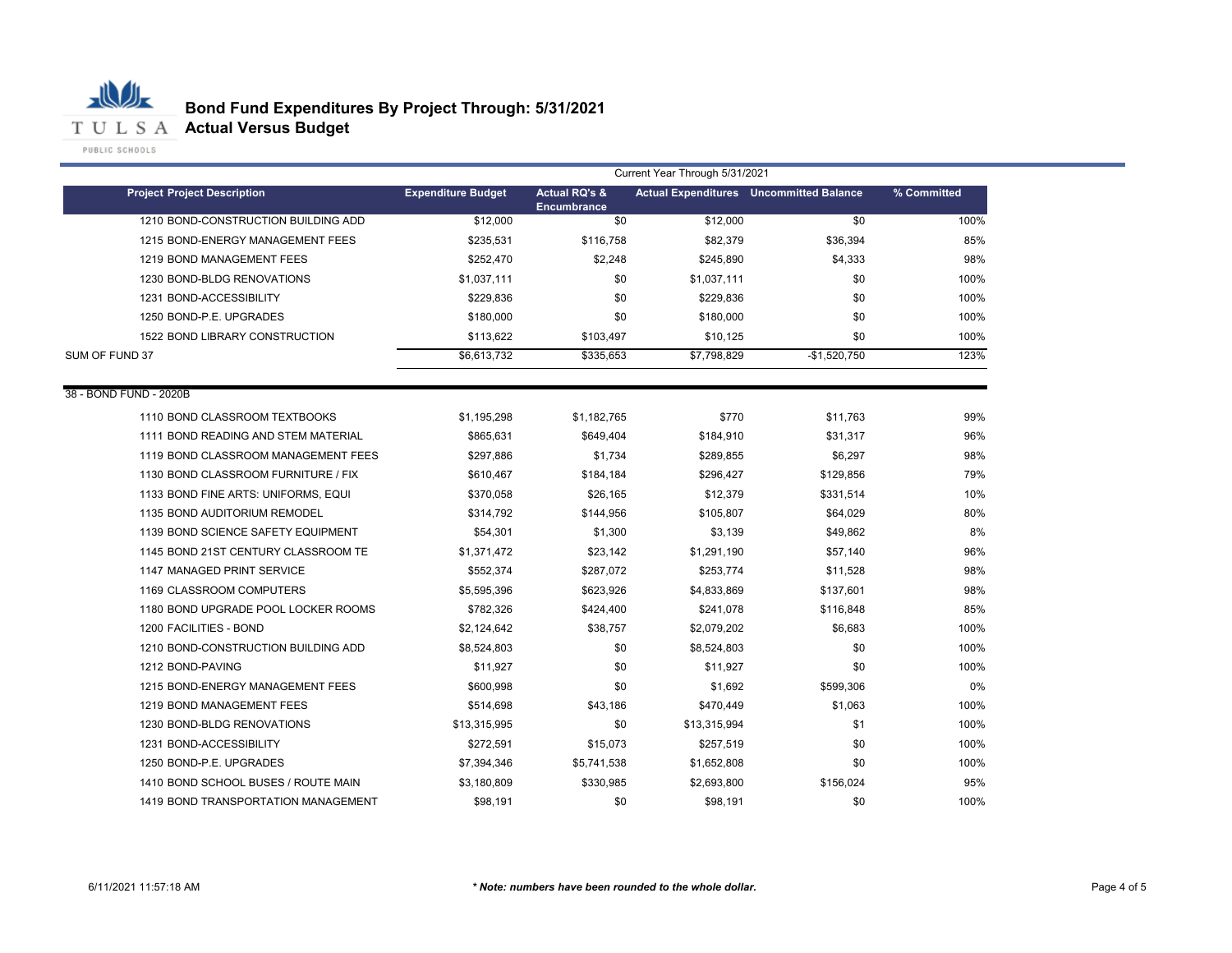

# **Bond Fund Expenditures By Project Through: 5/31/2021**

| Current Year Through 5/31/2021      |                           |                                                |              |                                                |             |  |
|-------------------------------------|---------------------------|------------------------------------------------|--------------|------------------------------------------------|-------------|--|
| <b>Project Project Description</b>  | <b>Expenditure Budget</b> | <b>Actual RQ's &amp;</b><br><b>Encumbrance</b> |              | <b>Actual Expenditures</b> Uncommitted Balance | % Committed |  |
| 1473 BOND SYSTEMS UPGRADES, PHONE,  | \$41,000                  | \$0                                            | \$41,000     | \$0                                            | 100%        |  |
| 1519 BOND LIBRARY MANAGEMENT FEES   | \$150,000                 | \$0                                            | \$150,000    | \$0                                            | 100%        |  |
| 1522 BOND LIBRARY CONSTRUCTION      | \$754,576                 | \$850,000                                      | $-$95,424$   | \$0                                            | 100%        |  |
| <b>1527 LIBRARY MATERIAL</b>        | \$1,005,424               | \$243,958                                      | \$398,270    | \$363,196                                      | 64%         |  |
| SUM OF FUND 38                      | \$50,000,000              | \$10,812,545                                   | \$37,113,426 | \$2,074,028                                    | 96%         |  |
| 39 - BOND FUND - 2020C              |                           |                                                |              |                                                |             |  |
| 1119 BOND CLASSROOM MANAGEMENT FEES | \$45,812                  | \$0                                            | \$45.062     | \$750                                          | 98%         |  |
| 1146 DESKTOP & APP VIRTUALIZATION   | \$1,200,461               | \$41,638                                       | \$266,987    | \$891,836                                      | 26%         |  |
| 1169 CLASSROOM COMPUTERS            | \$5,842,057               | \$0                                            | \$5.676.982  | \$165.075                                      | 97%         |  |
| 1171 PROFESSIONAL DEVELOPMENT       | \$187,889                 | \$0                                            | \$0          | \$187,889                                      | 0%          |  |
| 1172 BOND TECHNOLOGY INFRASTRUCTURE | \$922,294                 | \$523,631                                      | \$398.663    | \$0                                            | 100%        |  |
| 1173 BOND SYSTEMS UPGRADES, PHONE,  | \$24,110                  | \$0                                            | \$0          | \$24,110                                       | 0%          |  |
| 1177 INSTRUCTIONAL LEARNING RESOURC | \$777,377                 | \$83,738                                       | \$18,711     | \$674,929                                      | 13%         |  |
| SUM OF FUND 39                      | \$9,000,000               | \$649,006                                      | \$6,406,404  | \$1,944,589                                    | 78%         |  |
| <b>Grand Total of all Funds:</b>    | \$97,058,358              | \$25,993,765                                   | \$59,999,955 | \$11,064,638                                   | 89%         |  |